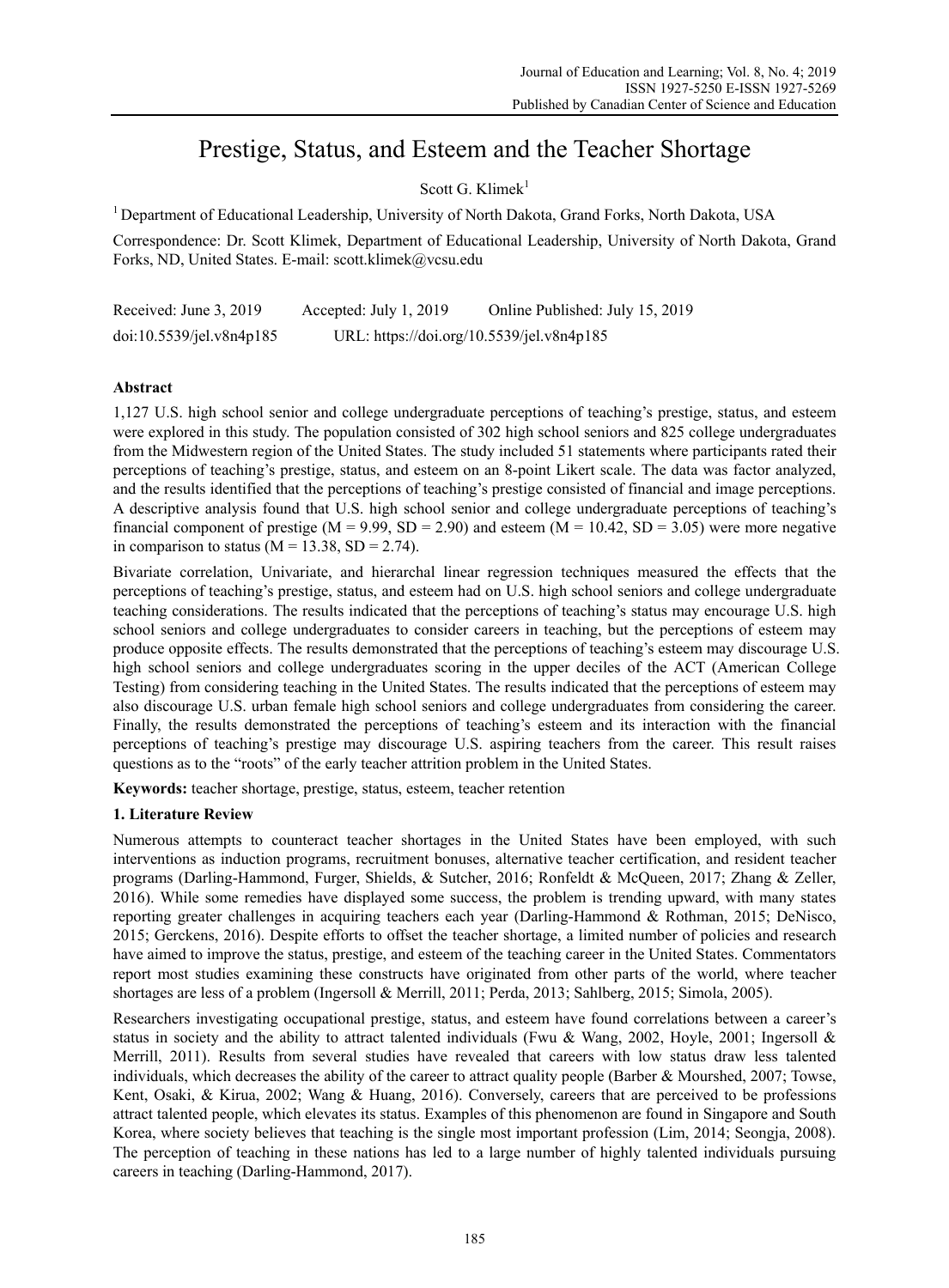Indeed, many individual teachers are well respected in U.S. schools. However, the career itself has generally been considered of a lower status than professions such as engineering, law, and medicine (Bushaw & Lopez, 2011; Pike, 2014). For decades, educational leaders have been concerned about the career's low status and the impacts of this low status on the quality of individuals who decide to enter the field (Darling-Hammond, 2017; Lankford, Loeb, McEachin, Miller, & Wyckoff, 2014; Wang & Huang, 2016). Yet, these concerns have not yielded attempts to address the subject, since student achievement initiatives have superseded endeavors to advance the career's status (Auguste, Kihn, & Miller, 2010). Countless initiatives, such as Race to the Top, No Child Left Behind, Common Core, and voucher programs have all been deployed in efforts to raise student achievement (Carey, 2017; Darling-Hammond & Rothman, 2015; Pike, 2014; White, 2016). While each initiative has produced some level of success, evidence indicates that most outcomes have been inconsistent (DuFour & Mattos, 2013; White, 2016). Scholars contend that these inconsistencies are the direct results of a teacher gap that requires intervention prior to staging further initiatives to address student learning gaps (Akiba, LeTendre, & Scribner, 2007; Ronfeldt, Loeb, & Wyckoff, 2013).

# *1.1 Purpose of the Study*

The purpose of this research was two-fold. The first was to develop a set of reliable scales capable of measuring the perceptions of teaching's prestige, status, and esteem. The second was to use the scales to measure high school senior and college undergraduate perceptions of teaching's prestige, status, esteem, and to determine the level of influence the perceptions may have on each population's teaching considerations.

## *1.2 Research Questions*

The following research questions guided the study:

1) How do Hoyle's occupational prestige, status, and esteem components impact high school senior and college undergraduate teaching considerations?

2) How do Hoyle's occupational prestige, status, and esteem components impact the different demographic groups of high school senior and college undergraduate teaching considerations?

3) How do Hoyle's occupational prestige, status, and esteem components impact the academic aptitudes of high school's seniors and college undergraduates considering education careers?

4) How might practices from around the world impact the perceptions of the prestige, status, and esteem of teaching as a career?

## *1.3 Assumptions*

1) The instrument will elicit valid and reliable responses.

2) The participants will be able to read and understand the questions that the instrument asks and respond honestly.

## *1.4 Importance of the Study*

Educational leaders are continuously pursuing methods to improve the quality of education in the United States (Rockoff, 2004). However, the shortage of qualified teachers continues to derail efforts, since teacher quality is the key element in raising student achievement (McLeskey & Billingsley, 2008; Rivkin, Hanushek, & Kain, 2005; Sanders & Horn, 1998). McLeskey and Billingsley (2008) assert "the quality of the teacher contributes more to student achievement than any other factor, including class size, class composition, or student background" (p. 294). Research demonstrates that students may score up to 50% greater on achievement tests when assigned to effective teachers three years in a row (Sanders & Rivers, 1996). Similarly, Hanushek and Rivkin (2010) found that a quality teacher can produce learning gains of 0.2 standard deviations in a year's time. These results demonstrate that a student would move from the middle of the achievement distribution to the 58th percentile. Moreover, Podgursky and Springer (2011) reported that "the achievement gap among high- and low-socioeconomic status students could be overcome if an economically disadvantaged student encountered an above average teacher for five consecutive years" (p. 170).

Conversely, evidence points to the potential dangers that may result from students receiving instruction from inadequate and unqualified teachers (Hanushek & Rivkin, 2010). Research demonstrates that the effects of ineffective instruction can substantially impact student academic performance for multiple years (Goe, 2007; Sanders & Horn, 1998; Sanders & Rivers, 1996). Studies have confirmed that students assigned to an ineffective teacher for 1 school year are at-risk of having their learning impaired for several years. Similar investigations have generated substantial evidence revealing that entire academic careers may be marred when students are assigned to incompetent teachers for 2 or more years in a row (Breaux & Wong, 2003; Hanushek & Rivkin, 2010;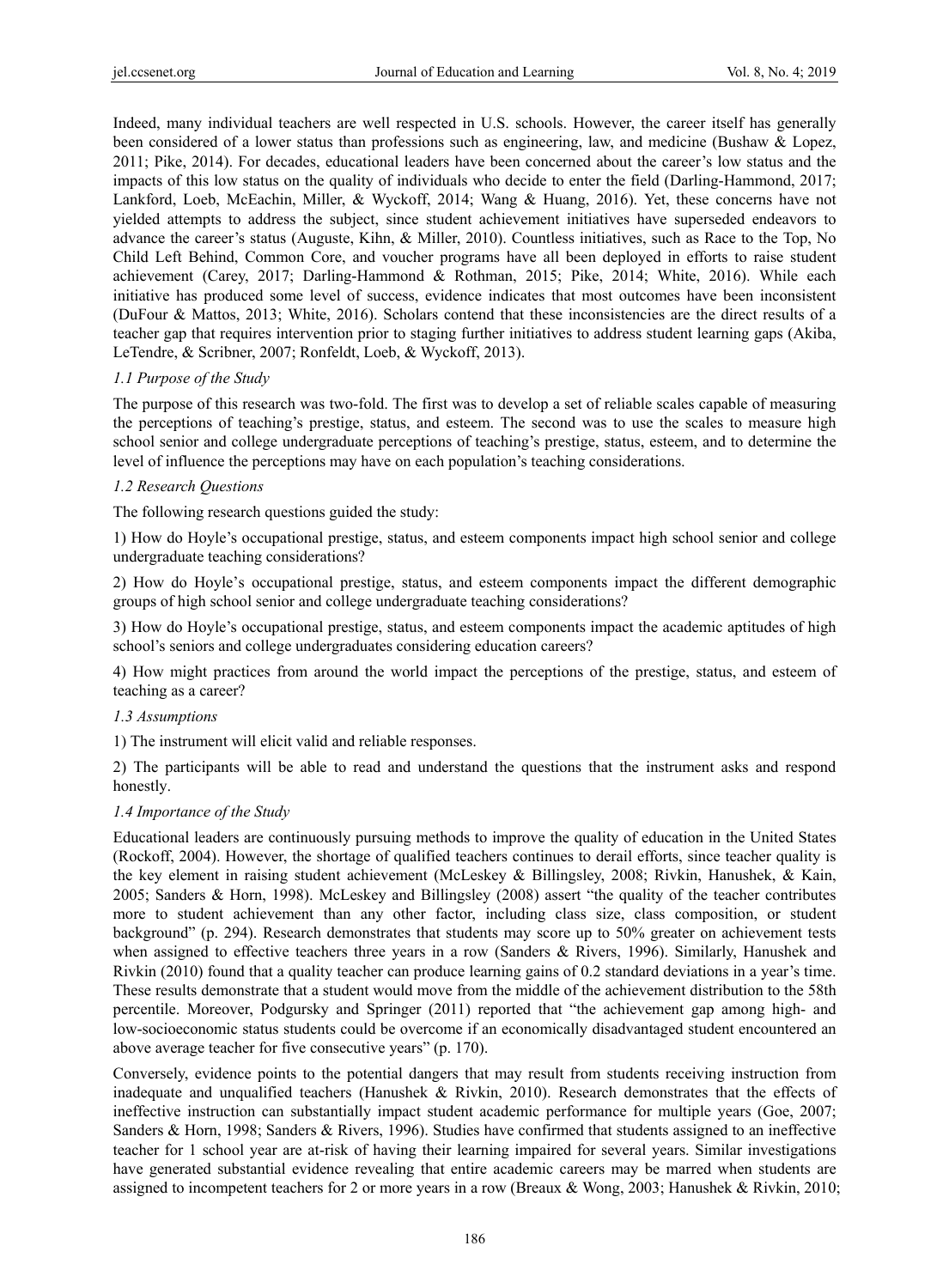Sanders & Horn, 1998; Sanders & Rivers, 1996).

The consequences of a growing number of inadequate and unqualified teachers entering the nation's classrooms can be observed every three years when the Programme for International Student Assessment (PISA) results are published (Darling-Hammond & Rothman, 2015). PISA is an international assessment that was developed by the Organization for Economic Cooperation and Development (OECD) in the 1990s in response to requests from member nations searching for performance data on student and educational systems. The first PISA assessment was administered to 15-year olds in 43 different nations in 2000. Since that time, more than 70 countries have participated in PISA, which has permitted nations to compare student knowledge and learn from one another (PISA, 2014).

Since its inception, PISA student achievement data have demonstrated that U.S. students consistently lag a considerable distance behind students in many of the world's major nations (Fleischman, Hopstock, Pelczar, & Shelley, 2010; Hanushek, Peterson, Woessmann, 2012; Kastberg, Chan, & Murray, 2017). The results have produced concern, leading federal and state entities to develop standards and disseminate high stakes assessments to ensure student growth (U.S. Department of Education, 2010). However, the literature reports that the era of standardized education in America has produced mixed results in student learning (Braun, Wang, Jenkins, & Weinbaum, 2006; Reback, 2008).

The introduction of PISA has generated a body of research about the relationships between occupational status and teacher recruitment and retention and student achievement (OECD, 2005). Since the first administration of PISA in 2000, PISA results have exposed consistent disparities between student performances in a number of the largest economies in the world (PISA, 2015). PISA results consistently confirm that the single variable top-performing nations share is the capacity to attract highly talented people to the teaching career (OECD, 2005; Paine & Schleicher, 2010; Sahlberg, 2015). The status, prestige, and esteem of teaching in these nations is comparable to medicine, law, and engineering (OECD, 2010). Scholars point out that these countries "invest in the development of high-quality teachers and take steps to elevate the entire profession to a higher level of respect and regard" (Paine & Schleicher, 2010, p. 4).

Researchers have also found that student achievement is limited in nations where the teaching career is not afforded high status, prestige, and esteem. Frequently, these nations find it difficult to recruit and retain quality individuals into teaching (Paine & Schleicher, 2010). In a formal letter to former U.S. Secretary of Education Arne Duncan, OECD Secretary-General Angel Gurria wrote "careful consideration must go into making the teacher profession attractive; recruiting and selecting teachers; rewarding and training them on the job; recognizing the best performers and helping those who have merits but are struggling to grow" (Paine & Schleicher, 2010, p. 4).

There is compelling evidence that demonstrates the quality of a nation's education system depends on a professional teacher workforce that is highly regarded (Paine & Schleicher, 2010). In the U.S., teaching as a profession is not necessarily highly regarded, and its status frequently deters people from pursuing it as a career (Auguste, Kihn, & Miller, 2010; Podgursky, Monroe, & Watson, 2004). In the past 2 decades, numerous U.S. university systems have experienced sharp declines in the number of students enrolled in their teacher preparation programs (Aragon, 2016; National Center for Education Statistics, 2016). From 2010 through 2013, U.S. post-secondary institutions observed a 31% decrease in the number of students pursuing undergraduate degrees in education (Aragon, 2016). This amounts to nearly a 240,000 decrease (compared with 2009) in the number of qualified teachers entering the teacher pipeline (Sutcher, Darling-Hammond, & Carver-Thomas, 2016). In conjunction with falling enrollment, the number of bachelor degrees awarded to education majors fell by 34% between the years 2003 and 2014. Of the six career fields with the most graduates, education was the single area to experience a decline in degrees conferred through this period (National Center for Education Statistics, 2016).

The rising number of untrained and inexperienced teachers entering the nation's classrooms places the education of many of the nation's children at-risk (Clotfelter, Ladd, & Vigdor, 2007; Darling-Hammond & Berry, 2006). Scholars note the implications these trends may have on student performance and emotional problems, and ultimately, the ability to compete within a global economy (Clotfelter, Ladd, & Vigdor, 2007; Guha, Hyler, & Darling-Hammond, 2017; McLeskey & Billingsley, 2008). Leaders from around the world have recognized these detriments and have established policies to evolve teaching into a preferred career (Darling-Hammond, 2017; Dolton & Marcenaro-Guiterrez, 2013; Sahlberg, 2015). Nations such as Finland, South Korea, Taiwan, and Singapore have become the world's leaders in their ability to attract and maintain an effective teacher workforce (Kang & Hong, 2008; Sahlberg, 2015; Simola, 2005). The results have led all four nations to achieve robust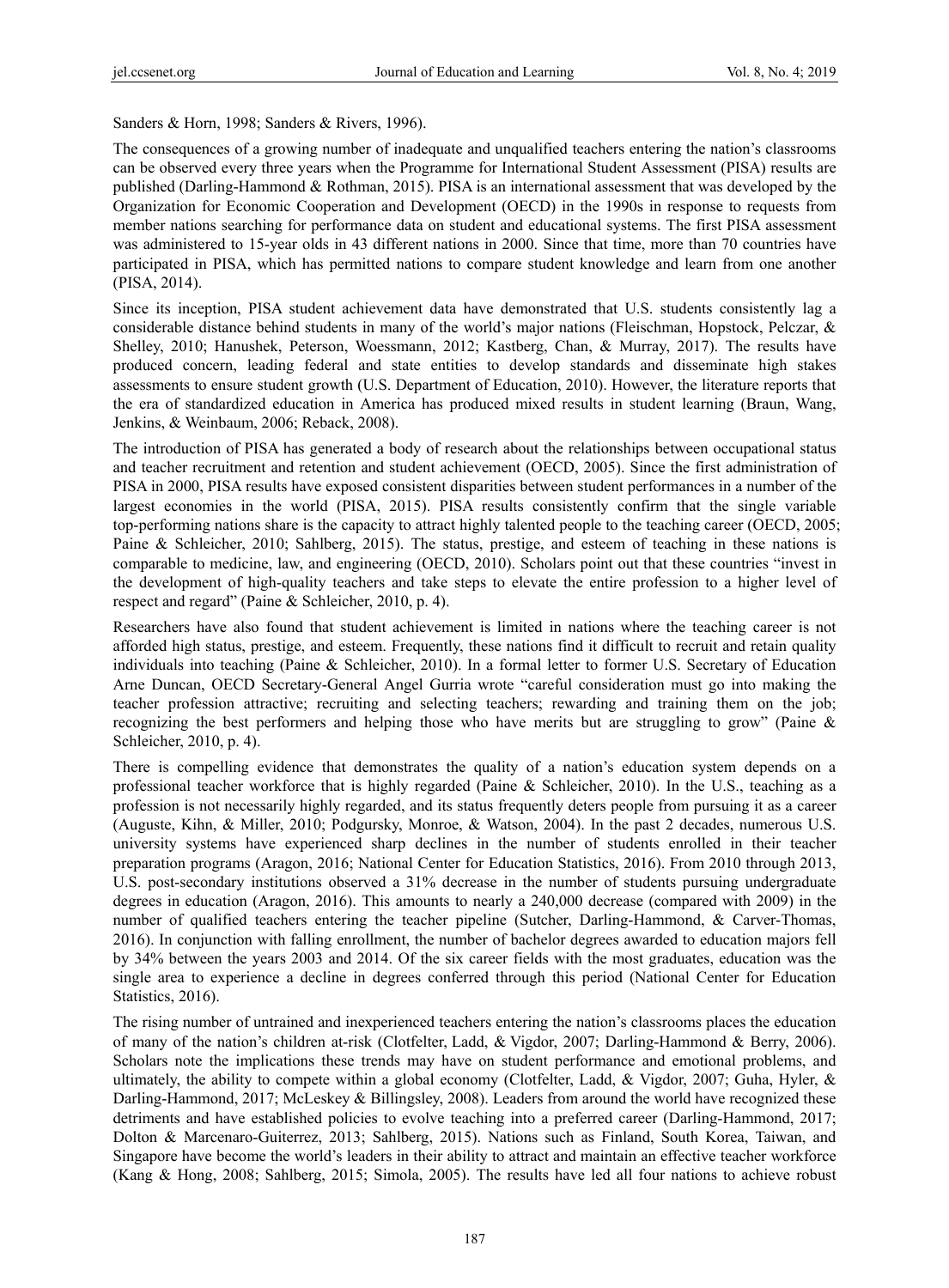student achievement scores in conjunction with rapidly growing economies (Kang & Hong, 2008; OECD, 2012; Sahlberg, 2015).

# **2. Theoretical Framework**

# *2.1 Prestige*

Most people have perceptions of the different vocations that make up a nation's workforce. They have a general understanding of the skills, knowledge, and abilities required to perform duties within various occupations. More importantly, people consciously place differing careers on a hierarchical list according to prestige. Treiman (1977) indicates that this conscious comparison of prestige has implications on a career's ability to attract and retain a qualified workforce.

For decades, occupational prestige has been examined, with results indicating that considerable differences exist in the social status of careers that form the U.S. labor market (Goyder, 2005; Pike, 2014). Much of this research suggests that university graduates are generally sensitive to social perceptions and are driven to pursue more prestigious occupations. Findings also reveal that careers that support the common good of society are frequently deemed unworthy and are regularly overlooked (Hoyle, 2001). Frequently, these fields lack the tangible rewards that society uses to measure prestige (Treiman, 1977). "Thus, these occupations like teaching are given an essentially negative social standing" (Hoyle, 2001, p. 144).

The relationships between income and an occupation's prestige sheds light on the social ranking of teachers and, perhaps, the value society bestows upon the teaching career (Zhan, 2015). The Organisation for Economic Co-operation and Development (OECD) reported in 2015 that the average veteran teacher (with 15 years of experience) in the United States earned nearly 30% less than individuals working in careers requiring comparable college degrees (Startz, 2016; Organization for Economic Co-operation and Development, 2015). In contrast, the report demonstrated that the average Finnish veteran teacher (with 15 years of experience) earned 9% less than others associated with occupations requiring similar university training (Startz, 2016; OECD, 2015). The wider gap in U.S. teacher salaries, compared to nations that exhibit high student achievement illustrates the value a country such as Finland places upon the teaching career (Dillon, 2011; Startz, 2016). In order for U.S. teacher salaries to reach Finnish teacher compensation levels, primary school teacher salaries would need to increase by 10%, elementary school teacher salaries would need to increase by 18%, and secondary teacher compensation would need to increase by 28% (OECD, 2015; Startz, 2016).

Like compensation, a career's image impacts the level of prestige a society grants it (Goyder, 2005; Mensah, 2011; Hargreaves & Hoyle, 2001). Hoyle (2001) hypothesized that the image children acquire from interactions with teachers is a substantial component that subdues the teaching career's prestige. His claim centers on the hypothesis that prestige is gained by images clients gain from interactions with professionals (Lankford et al., 2014). In a school environment, a number of children are reluctant to participate. This reluctance leads to the potential for disorder. Hoyle (2001) affirms that the image of school as a place of disorder shapes the image of teaching as a career. The need to maintain order, and the consequences of loss of control, reduce prestige.

Hoyle (2001) hypothesizes that the image of teaching has been stimulated by its intermediate position. He illustrates this idea of intermediacy through a common canard depicting the perception of a male teacher as "a man amongst boys and a boy amongst men" (p. 144). This canard illustrates a common perception that the teacher is able to prepare students for the real world. However, teachers remain between the "world of school" and the "real world" while their students move forward.

Hoyle (2001) theorizes that teachers generally remain in intermediate positions because of natural ambiguities that accompany the career. This theory stems from students "accomplishing" school and moving beyond its world. "The teacher thus becomes a symbol of the dependent social role which they have left behind" (Hoyle, 2001, p. 144). Most importantly, he contends that the career's ambiguities and its intermediacy will continue to limit the level of prestige teaching may be able to achieve (Hoyle, 2001).

## *2.2 Status*

Members of the education community commonly refer to teaching as a profession. However, research illustrates that it is not universally accepted as such (Hargreaves, 2009; Hoyle, 2001; Ingersoll & Merrill, 2011). Reports imply that policymakers' decisions to initiate additional accountability measures may not have centered exclusively on student achievement, but also on teacher status concerns (Fuller, Goodwyn, & Francis-Brophy, 2013). These added expectations have been the driving force behind school districts requiring their practitioners to incorporate scripted lessons, adhere to pacing guides, use pre-determined examinations, and assure students pass high-stakes assessments. Scholars attest that the results of this standardization of education have not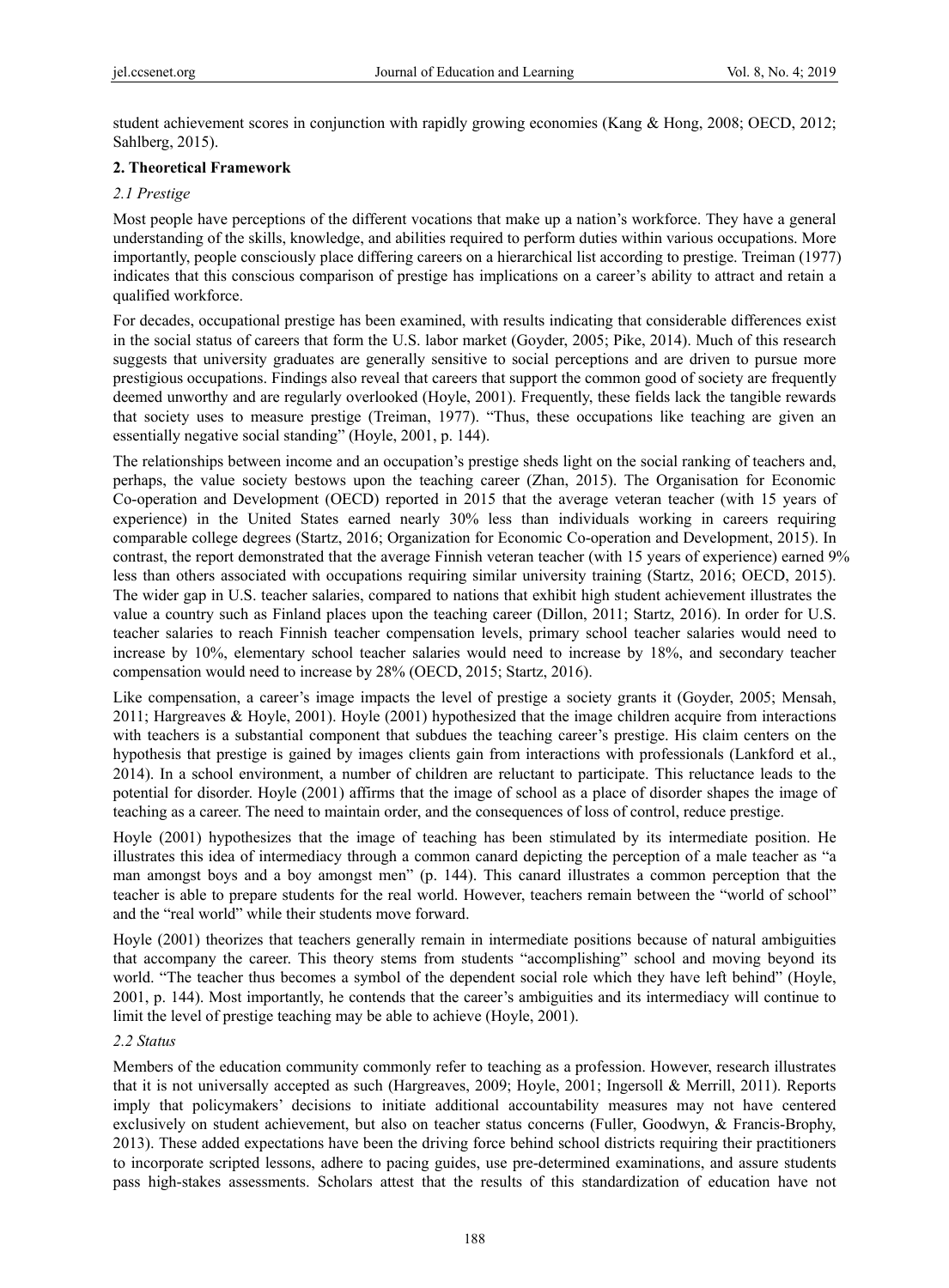elevated status, but have encouraged the general public to further question the capabilities of the U.S. teacher workforce (Croft, Roberts, & Stenhouse, 2016). Research has found that this movement toward tighter control has further crippled the status of teaching (Fuller et al., 2013). Fuller et al. (2013) assert "when autonomy and responsibility are removed through the implementation of rigid standards to be adhered to, professional status is in fact diminished."

A career's professional status hinges on the composition of its workforce (Fuller et al., 2013; Hoyle, 2001). Several studies demonstrate that a career is generally perceived to be a profession when it is composed of educated individuals that possess specific abilities, talents, and aptitudes (Hargreaves, 2009; Ingersoll & Merrill, 2011; Lankford et al., 2014). Workers in professions acquire higher social standing when other professional groups recognize their status (Hoyle, 2001). A career's professional social standing is also contingent upon the perceptions of the specialized knowledge and skills that are required to perform the career (Ingersoll & Merrill, 2011). Finally, an occupation's professional status is dependent upon the career's "rigorous training, licensing requirements, positive working conditions, an active professional organization, substantial workplace authority, relatively high compensation, and high prestige" (Ingersoll & Merrill, 2011, p. 186).

The meaning of status lies within the perceptions of knowledgeable groups (Hargreaves, 2009; Hoyle, 2001). For teaching, these views pose roadblocks and interfere with its ability to gain professional identity and improve its status (Croft et al., 2016). This phenomenon appears to have originated from perceptions that the training preservice teachers receive at the postsecondary level is far less rigorous than training for other fields of study (Ingersoll & Merrill, 2011; Hargreaves, 2009; Hoyle, 2001). These views regularly lead members of the public to perceive teaching as a career that ordinary individuals with a general understanding of mathematics and literacy can perform (Darling-Hammond & Rothman, 2015; Hargreaves, Cunningham, Hansen, McIntyre, & Oliver, 2007; Lankford et al., 2014; Mackenzie, 2007).

## *2.3 Esteem*

Esteem is often associated with perceptions of prestige and status. Although relationships exist between esteem, prestige, and status, scholars say that esteem differs from prestige and status, since occupations can be esteemed but still lack prestige and status (Hoyle, 2001). This theory is demonstrated in nations such as Portugal, where teachers are perceived to embody the characteristics of esteem, but the esteem does not translate into greater status (Dolton & Marcenaro-Guiterrez, 2013; Hoyle, 2001). V.S Naipaul's literary piece captures this phenomenon through a six-year old Indian boy explaining his perceptions of a teacher (Hoyle, 2001). The boy states "he's like that because he's a poor man. He's a teacher whom one respects, but really he is a poor man" (Hoyle, 2001, p. 147).

Attempts to erode the teaching career's esteem in the United States are frequently observed through the media's portrayal of teaching (OECD, 2005). As with other occupations, some teachers inevitably stray from standards related to esteem. Media stories report these lapses, which produce negative images of teachers and the career (Hoyle, 2001).

Motion pictures and television shows also play a role in eroding the teaching career's esteem (Mackenzie, 2007). Frequently, media skew the perceptions of teachers by inaccurately stereotyping the workforce (Mensah, 2011). Swetnam (1992) studied misrepresentations of teachers and found that "without personal knowledge about schools and teachers, people form their attitudes based on fictional media representations" (p. 30). Frequently, teachers are portrayed as irresponsible, untrustworthy, less than professional, or miracle workers (Swetnam, 1992). More importantly, films have reinforced the perceptions that teaching is an undemanding job and that anyone can teach. Rarely do films present teachers planning, grading papers, handling difficult behaviors, struggling with little resources, or facing other demands the career requires (Mackenzie, 2007; Mensah, 2011).

Along with the media, political "bashing" and blaming teachers for society's social ills have held the career's esteem hostage (Auguste et al., 2010; Goldstein, 2011). Scholars assert that to enhance esteem, the discourse must become positive, so that the public can create a favorable image of teachers (Hoyle, 2001). Nonetheless, reversing the discourse is problematic with a twenty-four-hour news cycle that frequently criticizes the career (Auguste et al., 2010).

## *2.4 Semantic Status*

A career realizes semantic status when a society holds positive perceptions of prestige, status, and esteem (Hoyle, 2001). This is a powerful ideology considering that a large number of graduates may be attracted to the idea of being a "professional" in a high-status occupation. Many assume that the fruits of their labor will be sweeter and the rewards will be plentiful. In contrast, occupations with formal status may be given a professional label by a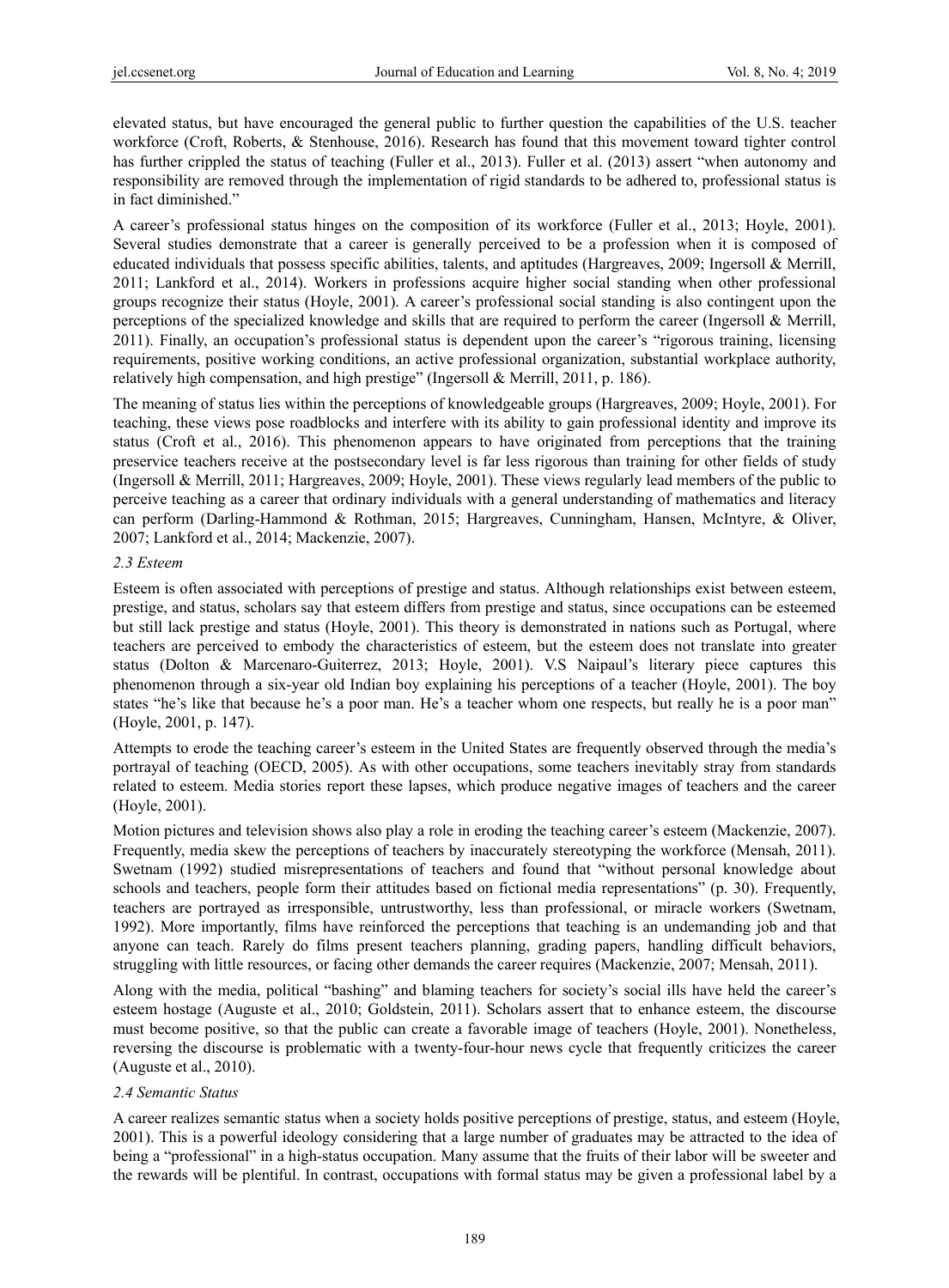governing body, but its professional status may not be absolute (Hoyle, 2001). Internally, its workforce may perceive itself to be a profession, but externally, society may hold differing perceptions. Hoyle (2001) contends that careers with semantic status are considered to be highly regarded and are able to recruit larger pools of quality applicants.

## **3. Methods**

## *3.1 The Survey Instrument*

The survey instrument's framework originated from the work of Hoyle and the Teacher Status Project. Its questions were formulated from Hoyle's three dimensions of semantic status (prestige, status, and esteem), and statements that appeared in the Teacher Status Project. While decisions were made to include a number of the original statements from the Teacher Status Project, the majority were modified to address the present study's research questions (Hargreaves et al., 2007; Hoyle, 2001). Moreover, questions were formulated specifically for the statistical methods that were used in the analysis.

The instrument contained an eight-point Likert scale that was designed to measure participants' perceptions of the teaching career's prestige, status, and esteem. It included 17 questions that were divided into 6 sections, with the first seeking demographic information. In this section, participants were asked to respond to 8 questions, which ranged from family financial status to ACT score information (e.g., *Please indicate your career aspirations, Please choose one of the following that best describes your hometown, What was your act score?, Please select one of the following that best describes your parent's/family income, Select description that best describes you*). The section concluded with a question that served as a dependent variable throughout the analysis (*To what degree have you considered teaching as a career?*).

Section II asked participants to respond to questions concerning their perceptions of the teaching career's prestige. This section included 16 statements, ranging from the perceptions of teacher salaries to the image of the teaching career (e.g., *Teachers earn an appropriate salary, The public has a positive image of the teaching career, The image of the classroom environment produces positive images of teaching, The teaching career offers promotion opportunities, Teachers earn a salary that allows them to feel financially secure*). The section concluded with a question that served as a dependent variable throughout the analysis (*To what degree do the perceptions of the teaching career encourage or discourage you to become a teacher?*).

Section III asked participants to respond to questions concerning their perceptions of the teaching career's status. This section included 13 statements ranging from the perceptions of the knowledge and abilities of the workforce and the career's professional status (e.g., *The workforce has teachers who are recognized to have expertise in certain areas, Teaching positions are competitive, Teaching is a highly sought after career, Teaching is considered a professional career, Teachers exhibit a high level of work performance, The teacher workforce is comprised of skilled individuals*). Section III concluded with a question that served as a dependent variable throughout the analysis (*To what degree do the perceptions of the teaching career's professional status encourage or discourage you to become a teacher?*).

Section IV asked participants to respond to questions concerning their perceptions of the teaching career's esteem. This section included 12 items that ranged from the media portrayal of the teaching career to respect (*The government values the teaching career, Teachers are trusted by the wider community, Teachers have the respect of their students, The public values the teaching career, Teachers have the respect of community members*).

Section V followed, asking participants to respond to questions concerning their considerations to teach if their perceptions of prestige, status, and esteem were different. This section included 18 items that addressed topics such as teacher compensation and the career's professional status (*Society has a high regard for the teaching career, The teaching career offers full-retirement at 50, The teaching career is considered a high status occupation, Teaching careers offer salary levels similar to comparable professions, Teaching careers offer cost of living stipends while students attend teacher education training*). This section concluded with a question that served as a dependent variable throughout the analysis (*To what degree would you consider the teaching career if you perceived the aforementioned statements in question 15 to be true?*).

Finally, Section VI measured the knowledge each participant felt they had in answering the survey instrument's questions (e.g., *Did you feel knowledgeable in answering the survey questions?*). This question served to support the validity of the data.

#### *3.2 Participants*

A total of 1,502 U.S. high school seniors and college undergraduates from 5 Midwestern universities, 6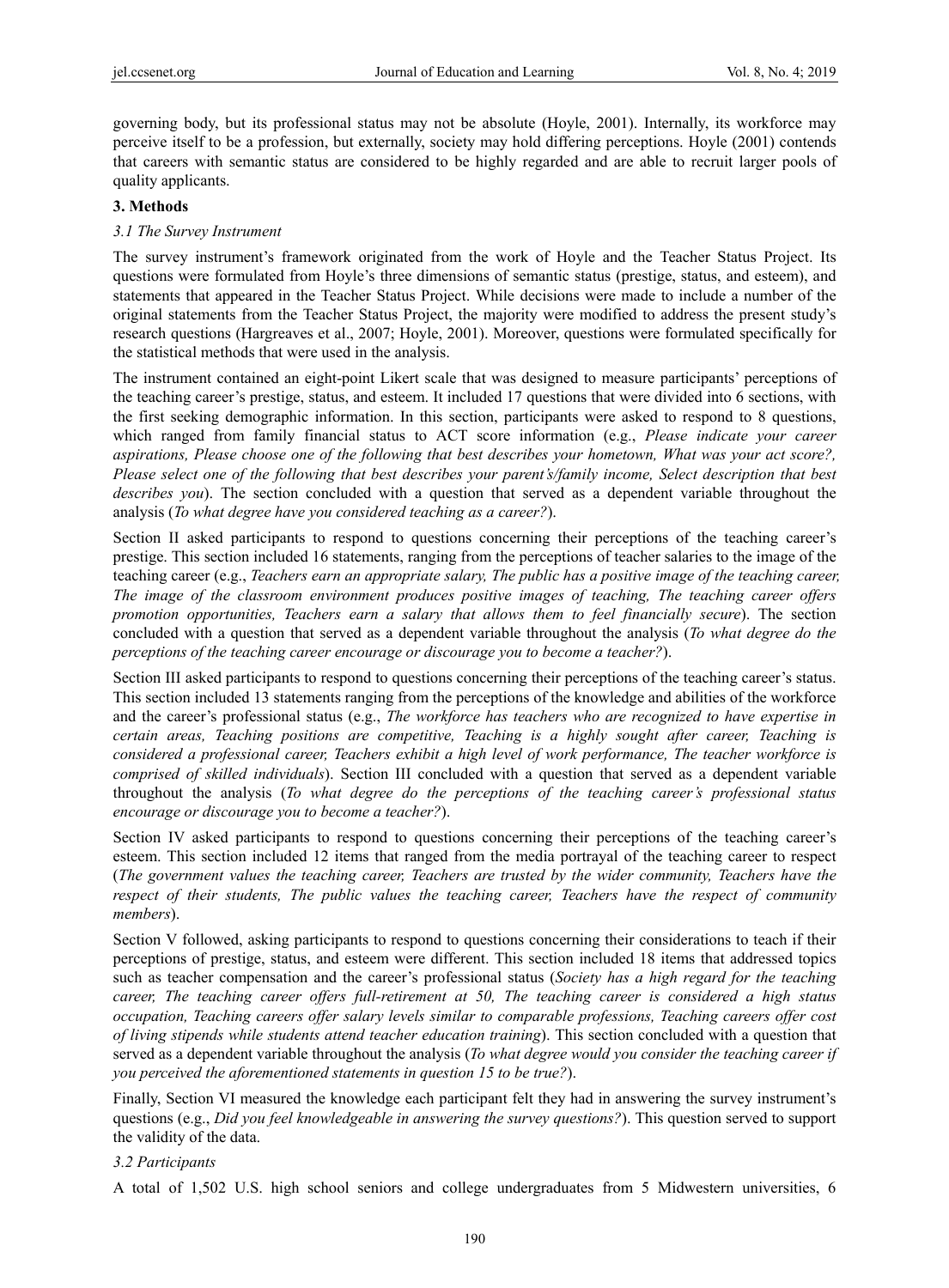Midwestern rural public school systems, 4 Midwestern urban cluster public school systems, 1 Midwestern urban cluster private school system, and 2 Midwestern urban public school systems participated in the study. A total of 302 high school seniors and 825 college undergraduates were retained, because they indicated sufficient knowledge in answering the survey instrument's questions. In contrast, 189 high school seniors and 186 college undergraduate participants reported insufficient knowledge of the teaching career and were excluded from further analysis. The sample population represents 2% of the total possible responses (1,127 participants vs. 67,546 total possibilities).

# *3.3 Data Collection Procedures*

Prior to launching the study, the investigator sought written consent from each public schools superintendent. The approval documents that were received were included with the required Institutional Review Board forms that were submitted to the University of North Dakota's Institutional Review Board.

Immediately following approval from UND's Institutional Review Board, the investigator dispersed an email to participating high school counselors and principals. The email included a brief explanation of the study and information detailing an opportunity to win one of two \$50.00 VISA cards. More importantly, the email requested principal support and high school counselor assistance in dispersing the survey link to high school seniors.

The approval from UND's Institutional Review Board also set in motion undergraduate recruitment procedures. Phone contacts were made to each of the involved study locations' Institutional Review Boards. Three of the Institutional Review Boards honored UND's Institutional Review Board's approval and allowed for the study to immediately commence. The other requested additional information specific to its university. The investigator submitted the required documents and the Institutional Review Board approved the study.

Immediately following the approval from each respective Institutional Review Boards, the investigator sent an email contact to participating university department chairs requesting assistance in forwarding the student recruitment letter to their undergraduate populations. The initial email highlighted an opportunity for department chairs to win one of two \$50.00 VISA cards. Department chairs who included the investigator's email address in the forward to undergraduates automatically were registered for the department chair drawing.

Participants (both undergraduates and high school seniors) also had an opportunity to win one of two \$50.00 VISA cards by completing the instrument. The recruitment letter (forwarded by counselors and university department chairs) and the informed consent page at the start of the survey outlined this information for students prior to the start of the study. Students who chose to participate were made aware of the specific registration procedures for the VISA cards at the conclusion of the study. Directions prompted interested participants to follow a link to a separate Qualtrics page. This page provided participants a space to input their first name and email address. This procedure eliminated linking identifiable information to survey data.

## **4. Data Analysis**

Raw data from 1,127 participants were transferred from Qualtrics and placed into SPSS. The data were subjected to 12 Principal Axis Factor Analyses with Direct oblimin rotation. 9 bivariate correlation studies were used to examine the relationships between several populations of high school senior and college undergraduate perceptions of teaching's prestige, status, esteem, and their teaching considerations. 9 hierarchical linear regressions were also used because correlation does not suggest causation. The analyses examined several populations of high school senior and college undergraduates and their perceptions of teaching's prestige, status, and esteem, and measured the effects that the perceptions have on their teaching considerations.

The final phase of the analysis investigated the impact of international education policy on the perceptions of teaching's prestige, status, and esteem, and whether improvements in the perceptions of teaching increase high school senior and college undergraduate interest in teaching. A number of independent *t*-tests were used throughout this segment of the study to determine if policy intended to improve teaching's prestige, status, and esteem increased interest in teaching. Multiple bivariate correlation analyses were also used to examine the relationships between several populations of high school seniors and college undergraduates and their post-policy perceptions of teaching's prestige, status, and esteem, and their post-policy teaching considerations. Lastly, numerous hierarchical linear regressions examined several populations of high school seniors and college undergraduates and their post-policy perceptions of teaching's prestige, status, and esteem, and measured the effects that the perceptions have on post-policy teaching considerations.

# *4.1 Demographic Variables*

The demographics in Table 1 present that a total of 1,502 participants participated in the study, 375 (27%)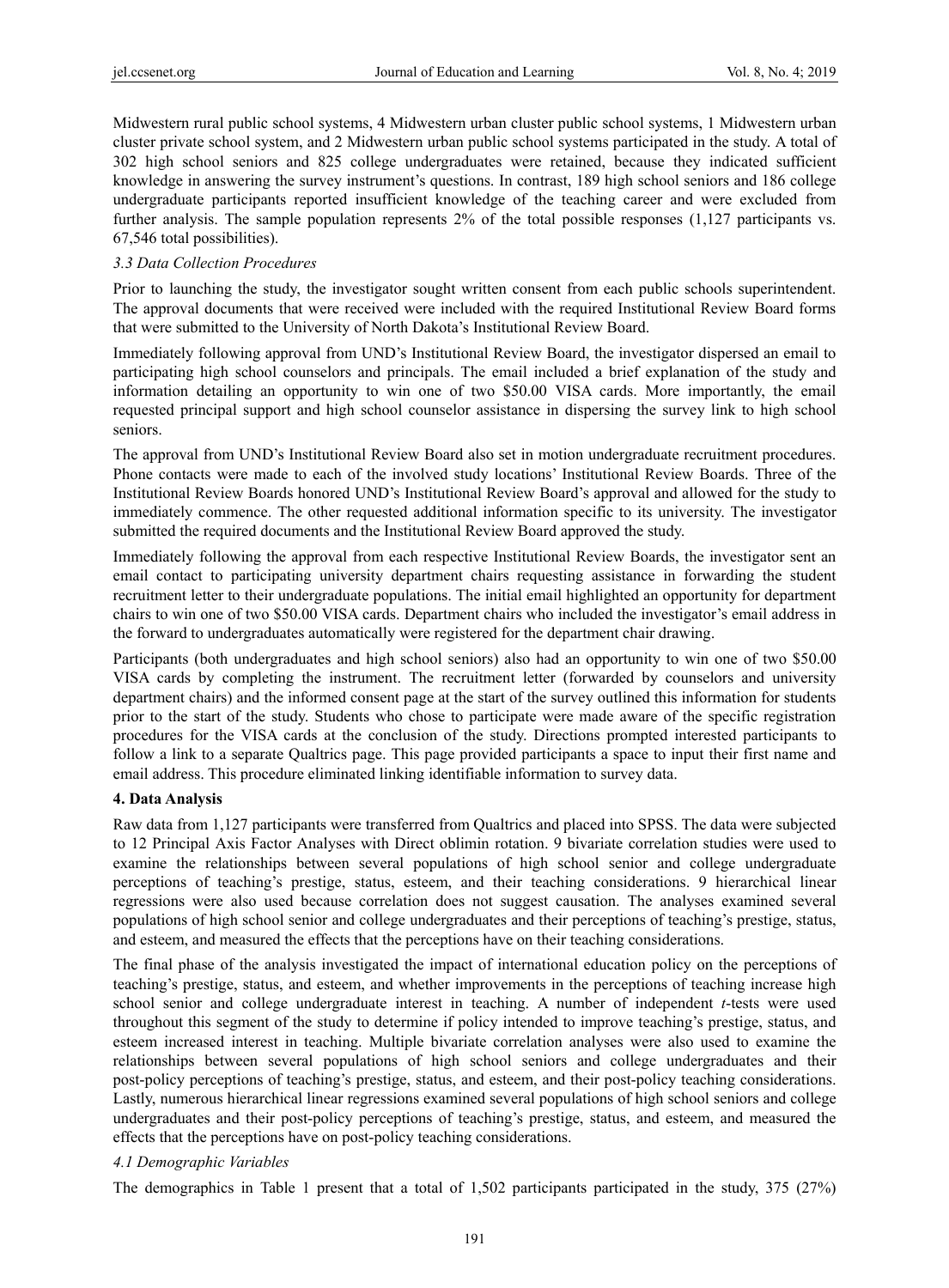participants reported a lack of knowledge in answering the survey instrument's questions. This result was concerning, and prompted the removal of all 375 participants from further analysis. The demographic data (Table 1) demonstrate that a larger number of female (69%) than male (30%) participants participated in the study. Additionally, the results illustrate that a larger number of undergraduate students (73%) participated in the study as compared to high school seniors (27%). The demographics also (Table 1) present that the majority of the undergraduate (58%) and high school senior (85%) populations reported interest in careers other than teaching.

#### Table 1. Demographics

| Item                                         | $\mathbf N$ | Percent |
|----------------------------------------------|-------------|---------|
| <b>Total Respondents</b>                     | 1,502       |         |
| Knowledge of Questions                       |             |         |
| Yes                                          | 1,127       | 73%     |
| No                                           | 375         | 27%     |
| Main Source of Information                   |             |         |
| Family                                       | 241         | 21%     |
| Teachers, Administrators                     | 631         | 56%     |
| Experiences                                  | 113         | 10%     |
| Other                                        | 142         | 13%     |
| Gender                                       |             |         |
| Male                                         | 342         | 30%     |
| Female                                       | 778         | 69%     |
| Other                                        | $\tau$      | $1\%$   |
| Ethnicity                                    |             |         |
| Caucasian                                    | 975         | 86%     |
| Minority                                     | 152         | 14%     |
| Parent/Family Annual Income                  |             |         |
| Less than \$50,000                           | 255         | 23%     |
| \$50,000 to \$100,000                        | 266         | 24%     |
| \$100,000 to \$150,000                       | 124         | 11%     |
| $$150,000$ or greater                        | 454         | 40%     |
| <b>ACT</b> Score                             |             |         |
| 17 or less                                   | 79          | 7%      |
| 18 to 20                                     | 132         | 12%     |
| 21 to 24                                     | 402         | 36%     |
| 25 to 28                                     | 254         | 23%     |
| 29 or greater                                | 172         | 15%     |
| Career Aspirations                           |             |         |
| High school Seniors Planning to Teach        | 45          | $15\%$  |
| High School Seniors Planning on Other Career | 260         | 85%     |
| Undergraduates Planning to Teach             | 344         | 42%     |
| Undergraduates Planning on Other Career      | 478         | 58%     |
| Hometown                                     |             |         |
| Rural                                        | 383         | 34%     |
| Urban Cluster                                | 417         | 37%     |
| Urban                                        | 327         | 29%     |

#### *4.2 Scales*

#### 4.2.1 Prestige Scale

The data analysis began with a Principal Axis Factor Analysis with Direct oblimin rotation on the 16 items that formed the prestige scale. The suitability of the factor analysis was assessed by using a Kaiser-Meyer-Olkin (KMO) measure (KMO = .85) and a Bartlett's Test of Sphericity ( $p = .00$ ). The results of each measure found the data factorable. Subsequently, the factor analysis was employed, and 4 loads with eigenvalues greater than 1 were produced. A review of the output led to the decision to remove items that cross loaded with other factors.

The final factor analysis included 6 items from the prestige scale (*retirement plan, benefits, salary financially secure, general public perception, image of classroom, positive image*). A Kaiser-Meyer-Olkin (KMO) measure (KMO = .70) and a Bartlett's Test of Sphericity ( $p = .00$ ) demonstrated that the data was factorable. The analysis, using Principal Axis Factoring and Direct oblimin rotation, produced 2 factors with eigenvalues greater than 1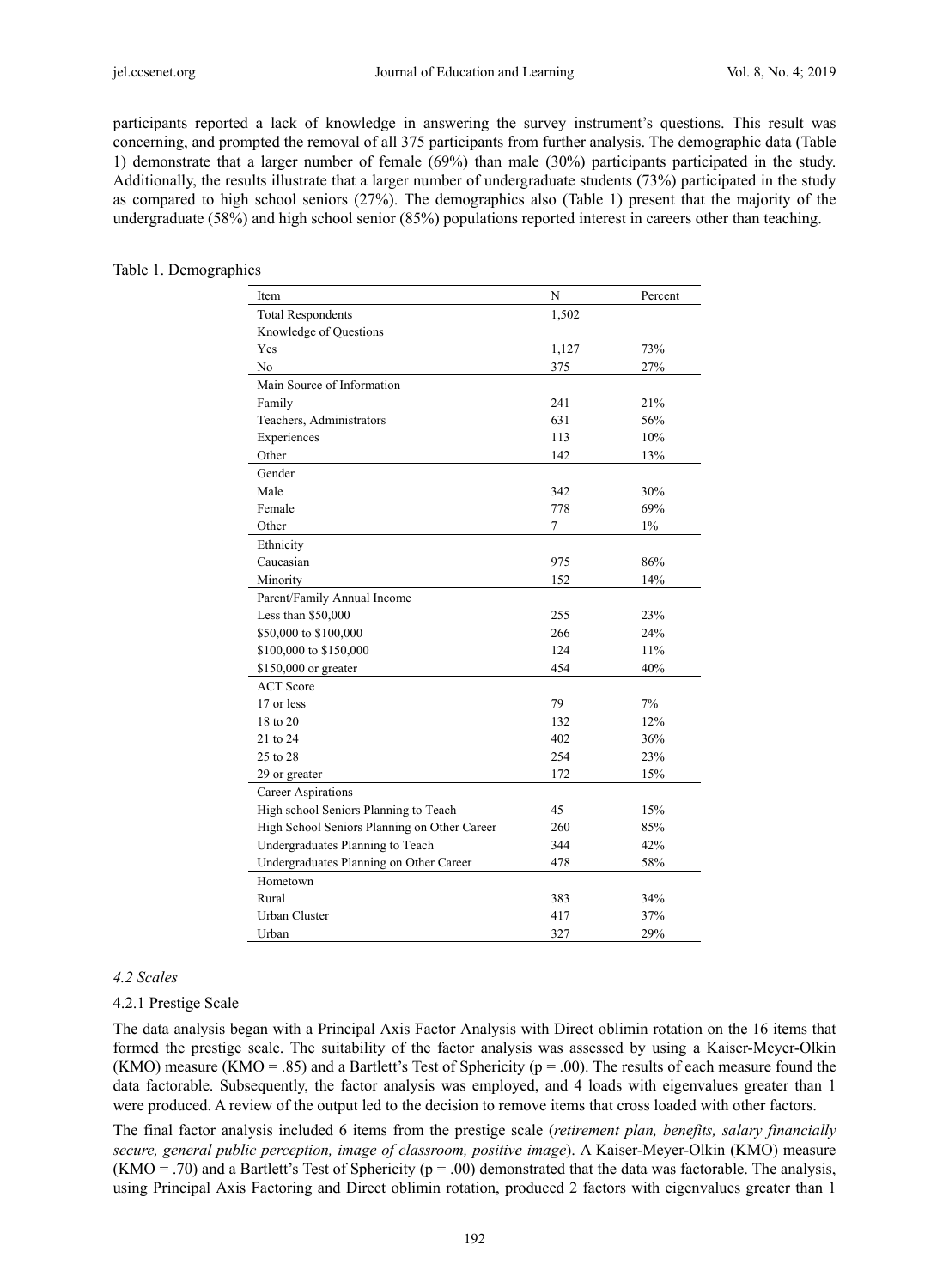## (Table 2).

The first factor (Table 2), prestige financials, produced an eigenvalue of 2.73 and explained 46% of the total variance. A follow-up examination (Table 3) of the scale's skewness (-.01) and kurtosis (.15) affirmed its normal distribution (within the acceptable +1 and -1 range) (Chan, 2003). The variable (Table 2) was subjected to a Cronbach's Alpha with results indicating acceptable internal reliability  $(a = .76)$ .

## Table 2. Prestige scales

| Item                      | Prestige Financials | Prestige Image |
|---------------------------|---------------------|----------------|
| benefits                  | .88                 |                |
| retirement plan           | .88                 |                |
| salary financially secure | .69                 |                |
| general public perception |                     | .90            |
| positive image            |                     | .86            |
| image of classroom        |                     | .56            |
| Eigenvalues               | 2.73                | 1.20           |
| % Variation               | 46%                 | 67%            |
| a                         | .76                 | .69            |

The second factor (Table 2), prestige image, produced an eigenvalue of 1.2 and explained 67% of the total variance. An examination (Table 3) of the scale's skewness (-.31) and kurtosis (-.07) demonstrated normal distribution (within the acceptable +1 and -1 range) (Chan, 2003). The variable (Table 2) was subjected to a Cronbach's Alpha with results indicating acceptable internal reliability ( $a = .69$ ).

# 4.2.2 Descriptive Statistics

The variable summary table (Table 3) demonstrates the skewness and kurtosis for the majority of the items fell within the acceptable range of  $+1.0$  and  $-1.0$  (Chan, 2003). The data indicate that each variable was normally distributed, despite a few items such as hometown, parent's income, how much consider teaching, and status falling just outside the acceptable range. This is not cause for alarm, given that the skewness and kurtosis of each item in question are in close proximity to the +1 and -1 acceptable range (Chan, 2003).

| Item                               | N    | $\overline{M}$ | SD     | Min  | Max    | Skewness | Kurtosis |
|------------------------------------|------|----------------|--------|------|--------|----------|----------|
| males                              | 342  | 1.70           | .48    | 1.00 | 3.00   | $-.63$   | $-.85$   |
| females                            | 778  | 1.70           | .48    | 1.00 | 3.00   | $-.63$   | $-.85$   |
| other                              | 7    | 1.70           | .48    | 1.00 | 3.00   | $-.63$   | $-.85$   |
| main source                        | 1127 | 2.55           | .94    | 1.00 | 4.00   | $-.55$   | $-.78$   |
| hometown                           | 1127 | 1.95           | .79    | 1.00 | 3.00   | .09      | $-1.40$  |
| parent's income                    | 1099 | 2.71           | 1.22   | 1.00 | 4.00   | $-19$    | $-1.59$  |
| act score                          | 1039 | 3.30           | 1.19   | 1.00 | 8.00   | $-.22$   | $-.48$   |
| how much consider                  | 1127 | 3.91           | 2.21   | .00. | 8.00   | $-.13$   | $-1.42$  |
| prestige financials                | 1127 | 9.99           | 2.90   | 2.33 | 18.67  | $-.01$   | .15      |
| prestige image                     | 1127 | 11.19          | 3.05   | 2.33 | 18.67  | $-.31$   | $-.07$   |
| status                             | 1087 | 13.38          | 2.74   | 2.33 | 18.67  | $-.77$   | 1.51     |
| esteem                             | 1032 | 10.42          | 3.05   | 2.33 | 18.67  | $-.35$   | $-14$    |
| policy intervention prestige       | 1028 | 8.41           | 3.97   | 2.33 | 18.67  | .49      | $-.54$   |
| policy intervention status         | 1028 | 11.76          | 2.97   | 2.33 | 18.67  | $-29$    | .50      |
| policy intervention teaches        | 1028 | 4.62           | 2.44   | .00. | 8.00   | $-.26$   | $-.93$   |
| policy intervention esteem         | 1028 | 15.05          | 3.47   | 3.00 | 24.00  | $-.57$   | .96      |
| esteem x prestige financials       | 1032 | 118.45         | 54.47  | 6.22 | 342.22 | .33      | .22      |
| status x esteem                    | 1022 | 143.76         | 53.48  | 5.44 | 384.44 | .24      | .30      |
| m. source x esteem x p. financials | 1032 | 301.09         | 180.77 | 7.78 | 1026.7 | .68      | .21      |
| p. intervention prestige x status  | 1028 | 106.45         | 68.61  | 5.44 | 348.44 | 1.15     | 1.23     |

#### Table 3. Variable summary table

# 4.2.3 Status Scale

A Principal Axis Factor Analysis with Direct oblimin rotation was used in the analysis of the 13 items that formed the status scale. The suitability of the factor analysis was assessed by using a Kaiser-Meyer-Olkin (KMO)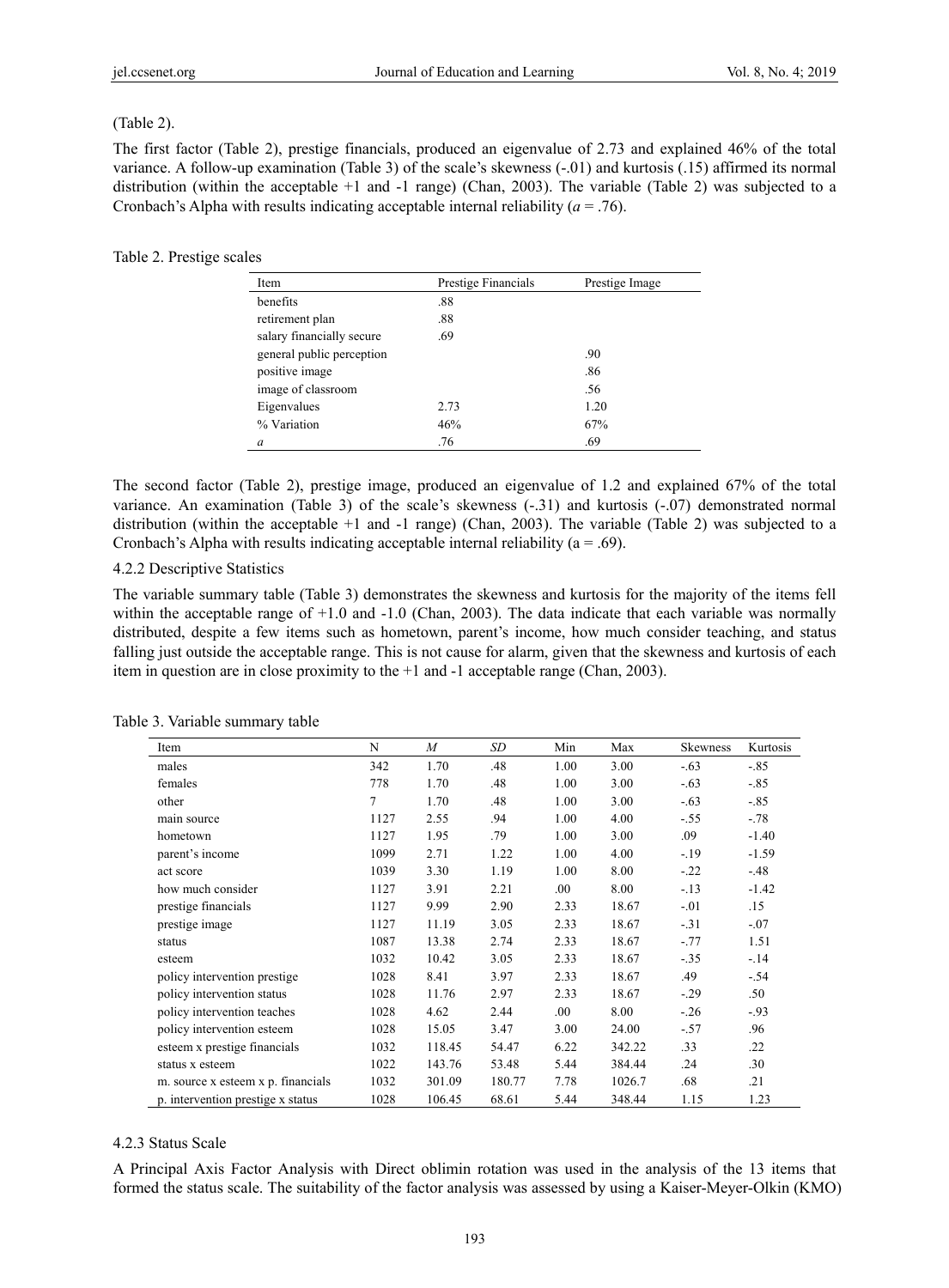measure (KMO = .88) and a Bartlett's Test of Sphericity ( $p = .00$ ). The results of each measure found the data factorable. Subsequently, the factor analysis was run, and 3 loads with eigenvalues greater than 1 were produced. A review of the output led to the decision to remove items that cross loaded with other factors.

The final factor analysis (Table 4) included 3 items from the status scale (intellectually demanding, skilled individuals, high level work performance). A Kaiser-Meyer-Olkin (KMO) measure (KMO = .71) and a Bartlett's Test of Sphericity ( $p = .00$ ) indicated the data was factorable. The factor analysis using Principal Axis Factoring and Direct oblimin rotation produced a 1 factor load with an eigenvalue of 2.178 (Table 4). The items, intellectually demanding, high level work performance, and skilled individuals explained 73% of the total variance. A follow-up examination (Table 3) of the status scale's skewness  $(-77)$  and kurtosis  $(1.51)$ demonstrated that the data was slightly outside the acceptable +1 and -1 range (Chan, 2003). Finally, the status variable (Table 4) was subjected to a Cronbach's Alpha with results indicating relatively high internal reliability  $(a = .81)$ .

#### Table 4. Status scale

| Item                        | <b>Status</b> |
|-----------------------------|---------------|
| intellectually demanding    | .87           |
| skilled individuals         | .84           |
| high level work performance | .84           |
| Eigenvalues                 | 2.178         |
| % Variation                 | 73%           |
| a                           | .81           |

## 4.2.4 Esteem Scale

A Principal Axis Factor Analysis with Direct oblimin rotation was used in the analysis of the 12 items that formed the esteem scale. The suitability of the factor analysis was assessed by using a Kaiser-Meyer-Olkin (KMO) measure (KMO = .86) and a Bartlett's Test of Sphericity ( $p = .00$ ). The results of each measure found the data factorable. Subsequently, the factor analysis was run, and 2 loads with eigenvalues greater than 1 were produced. A review of the output led to the removal of items that cross loaded with other factors.

The final analysis (Table 5) included 3 items from the esteem scale (government values, government respects, and public values). A Kaiser-Meyer-Olkin (KMO) measure (KMO = .66) and a Bartlett's Test of Sphericity (p = .00) indicated that the 3 items were factorable. The factor analysis using Principal Axis Factoring and Direct oblimin rotation produced 1 load with an eigenvalue of 2.23 (Table 5). The factor esteem explained 74% of the total variance, and a follow-up examination (Table 3) of the scale's skewness (.19) and kurtosis (-.12) affirmed its normal distribution (within the acceptable +1 and -1 range) (Chan, 2003). Lastly, esteem (Table 5) was subjected to a Cronbach's Alpha with results indicating relatively high internal reliability ( $a = .83$ ).

#### Table 5. Esteem scale

| Item               | Esteem |
|--------------------|--------|
| government values  | .92    |
| government respect | .86    |
| public values      | -80    |
| Eigenvalues        | 2.23   |
| % Variation        | 74%    |
| a                  | -83    |

#### 4.2.5 Policy Intervention: Prestige and Status Scales

A Principal Axis Factor Analysis with Direct oblimin rotation was used in the analysis of the 17 items that formed the policy prestige and status interventions scale. The suitability of the factor analysis was assessed by using a Kaiser-Meyer-Olkin (KMO) measure (KMO = .95) and a Bartlett's Test of Sphericity ( $p = .00$ ). The results of each measure indicated factorability. Subsequently, the factor analysis was run, and 2 loads with eigenvalues greater than 1 were produced. A review of the output led to the removal of items that cross loaded with other factors.

The final factor analysis was run with 6 items from the policy intervention scale (*student teacher salaries,*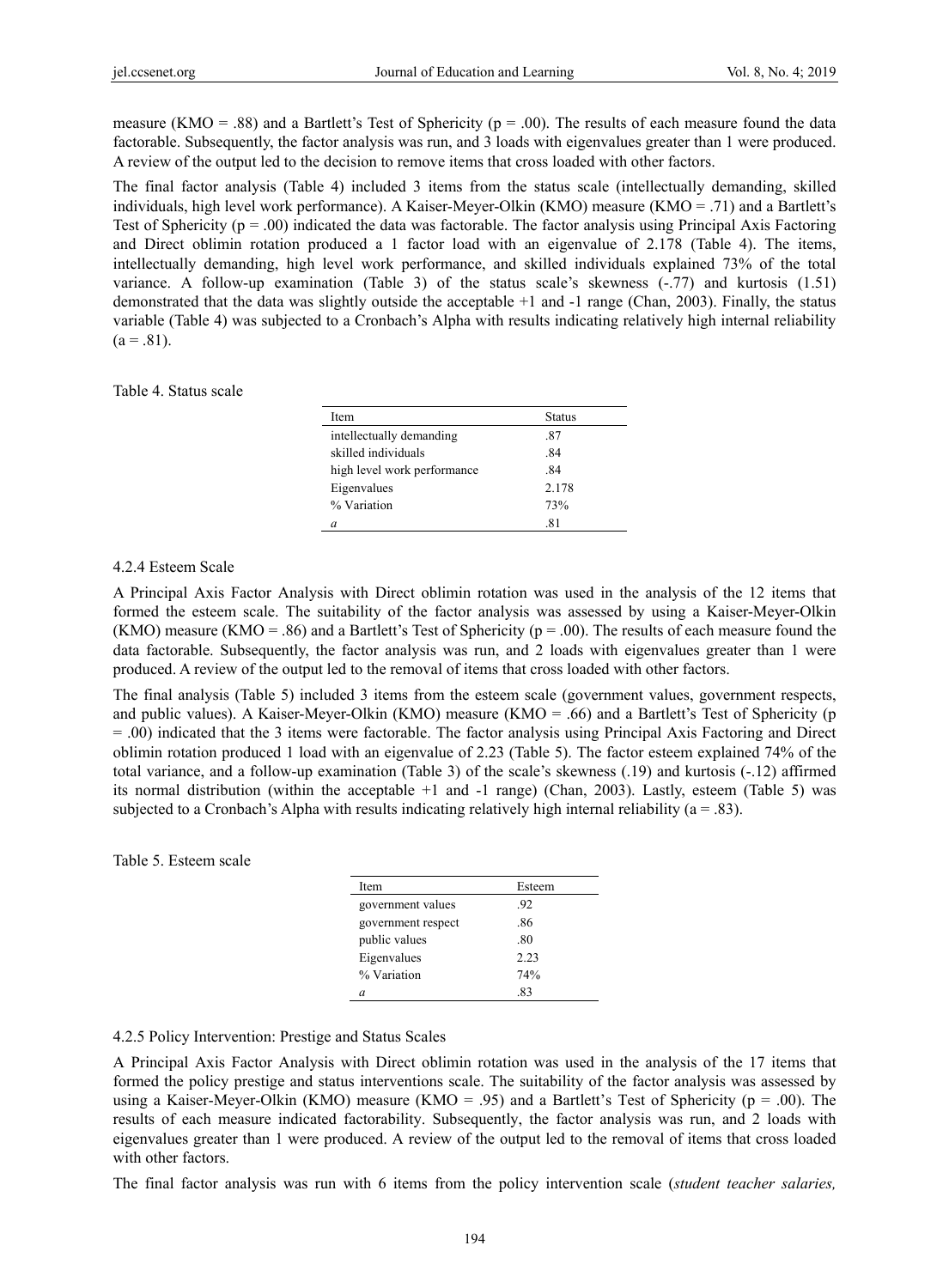*exempt from income tax, cost of living stipends, competitive positions, socially accepted profession, teacher recognition*). A Kaiser-Meyer-Olkin (KMO) measure (KMO = .79) and a Bartlett's Test of Sphericity (p = .00) indicated the factorability of the 6 items. The factor analysis using Principal Axis Factoring and Direct oblimin rotation produced 2 loads with eigenvalues greater than 1.

The first factor (Table 6) policy intervention prestige, produced an eigenvalue of 3.04 and explained 51% of the total variance. An examination (Table 3) of the scale's skewness (.34) and kurtosis (-.43) indicated normal distribution (within the acceptable +1 and -1 range) (Chan, 2003). The policy intervention prestige (Table 6) variable was subjected to a Cronbach's Alpha, with results displaying relatively high internal reliability (*a*   $= .85$ ).

The second factor (Table 7) policy intervention status, produced an eigenvalue of 1.09 and explained 69% of the total variance. An examination (Table 3) of the scale's skewness (-.23) and kurtosis (.56) affirmed the variable's normal distribution (within the acceptable +1 and -1 range) (Chan, 2003). Finally, policy intervention status (Table 7) was subjected to a Cronbach's Alpha, with results displaying acceptable internal reliability  $(a = .66)$ .

Table 6. Policy intervention prestige scale

| Item                     | <b>Intervention Prestige</b> |
|--------------------------|------------------------------|
| income tax exempt        | .92                          |
| student teacher salaries | .88                          |
| similar salary levels    | .77                          |
| Eigenvalues              | 3.04                         |
| % Variation              | 51%                          |
|                          | .85                          |

Table 7. Policy intervention status scale

| Item                         | <b>Intervention Status</b> |
|------------------------------|----------------------------|
| competitive                  | .78                        |
| recognize teachers           | .75                        |
| socially accepted profession | .75                        |
| Eigenvalues                  | 1.09                       |
| % Variation                  | 69%                        |
|                              | 66                         |

## 4.2.6 Policy Intervention: Esteem Scale

A Principal Axis Factor Analysis with Direct oblimin rotation was used in the analysis of the 3 items (*community respect, parents respect, and high regard for the career)* that formed the policy esteem intervention scale (Table 8). The suitability of the factor analysis was assessed by using a Kaiser-Meyer-Olkin (KMO) measure (KMO  $= .57$ ) and a Bartlett's Test of Sphericity ( $p = .00$ ). The results of each measure found the data factorable. Subsequently, the factor analysis was run, and 1 load with an eigenvalue greater than one was produced (Table 8). The factor policy intervention esteem (Table 8) produced an eigenvalue of 1.91 and explained 64% of the total variance. An examination (Table 3) of the scale's skewness (-.58) and kurtosis (.96) indicated normal distribution (within the acceptable +1 and -1 range) (Chan, 2003). The policy intervention esteem (Table 8) variable was subjected to a Cronbach's Alpha, with results displaying adequate internal reliability (*a* = .68).

Table 8. Policy intervention esteem scale

| Item                       | <b>Intervention Esteem</b> |
|----------------------------|----------------------------|
| community respect          | .89                        |
| parents respect            | .88                        |
| high regard for the career | .58                        |
| Eigenvalues                | 1.91                       |
| % Variation                | 64%                        |
|                            | 68                         |

## **5. Results**

The arrows connecting the perceptions of teaching's status to consider teaching in Figure 1 represents the positive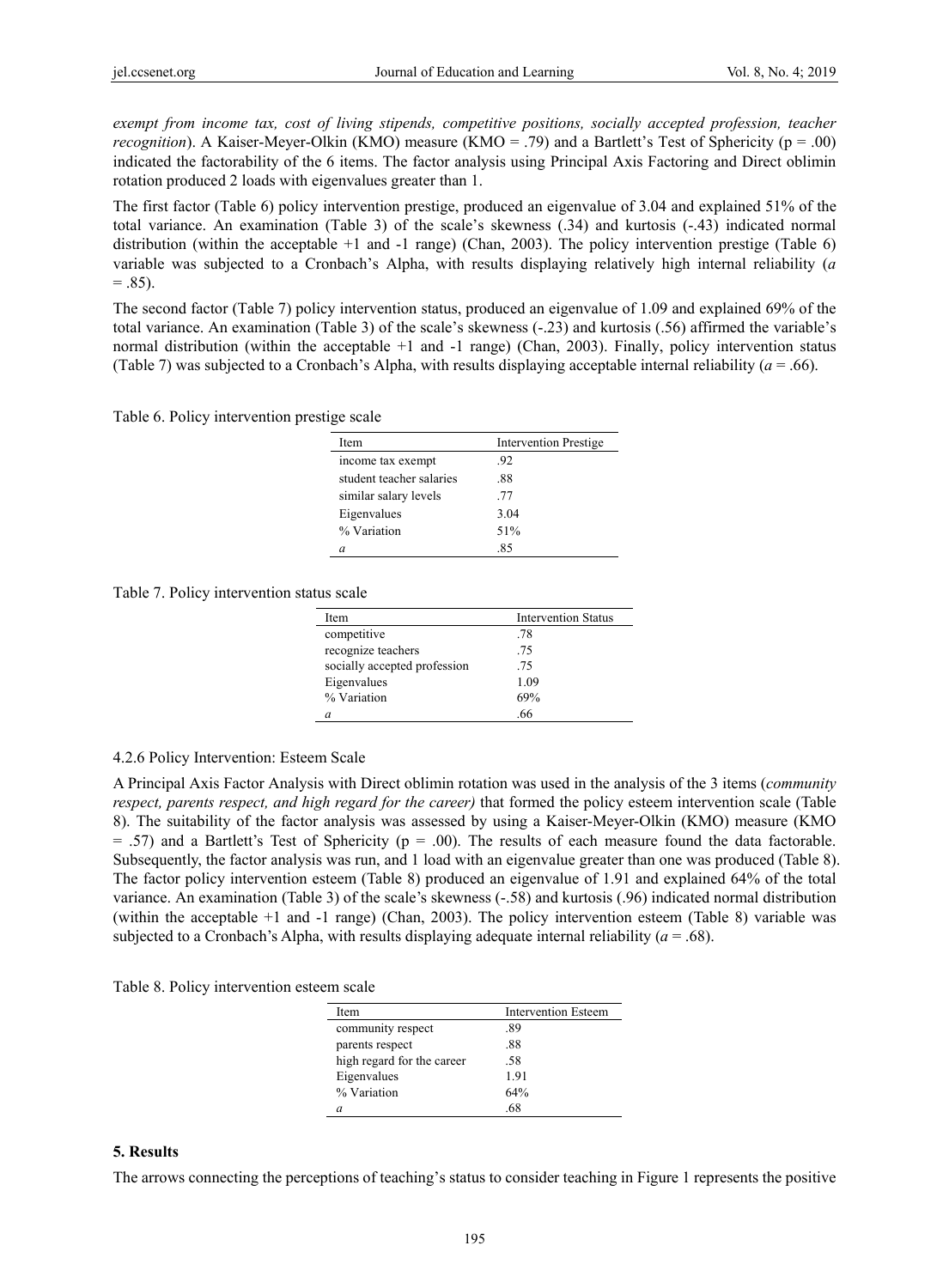effects the career's status may have on a large number of high school senior and college undergraduate teaching considerations. The results (Tables 9 and 10) revealed that the perceptions of teaching's status may be a reason high school seniors and college undergraduates scoring 25 to 28 on the ACT ( $r = .47$ ;  $\beta = .41$ ) would consider teaching. Similarly, the results (Tables 11 and 12) demonstrated that the perceptions of teaching's status may be a reason high school seniors and college undergraduates from households with annual incomes greater than \$150,000 ( $r = .44$ ;  $\beta = .40$ ) would consider the career.



Figure 1. The visual illustrates the effects that the perceptions of teaching's prestige, status, and esteem may have on high school senior and college undergraduate teaching considerations. Additionally, the visual demonstrates that the confounding variable gender may also have an effect. The results demonstrated that females may be more likely to consider teaching than males.

Table 9. Bivariate correlation: ACT scores 25 to 28

|                        |                | $\mathfrak{D}$ |        | 4      |        | o      |        | 8      |  |
|------------------------|----------------|----------------|--------|--------|--------|--------|--------|--------|--|
| 1. consider teaching   | $\overline{a}$ |                |        |        |        |        |        |        |  |
| 2. prestige financials | .09            |                |        |        |        |        |        |        |  |
| 3. prestige image      | .06            | $.32*$         | ۰      |        |        |        |        |        |  |
| 4. status              | $.47*$         | .02            | $.23*$ |        |        |        |        |        |  |
| 5. esteem              | $-.08$         | .38            | $.54*$ | .03    |        |        |        |        |  |
| 6. main source         | .02            | .01            | .03    | $-.05$ | $-.02$ |        |        |        |  |
| 7. parents income      | .06            | $-.01$         | $-.06$ | $-.05$ | $-.05$ | $-.02$ | ۰      |        |  |
| 8. hometown            | $-14*$         | $-.02$         | $-.08$ | $-21*$ | .10    | $-.00$ | .02    |        |  |
| 9. gender              | $.26*$         | $-.20*$        | $-.05$ | $.18*$ | $-.04$ | $-.23$ | $-.08$ | $-.08$ |  |

*Note*.  $p < .05^*$ .

Table 10. Hierarchal linear regression: ACT scores 25 to 28

| Predictors          | Step 1    |        | Step 2    |        | Step 3    |        | Step 4    |        | Step 5    |          |
|---------------------|-----------|--------|-----------|--------|-----------|--------|-----------|--------|-----------|----------|
|                     | <b>SE</b> |        | <b>SE</b> |        | <b>SE</b> |        | <b>SE</b> |        | <b>SE</b> |          |
| main source         | .19       | .06    | .19       | .07    | .19       | .07    | .18       | .03    | .18       | $_{.08}$ |
| gender              | .43       | $.30*$ | .44       | $.32*$ | .44       | $.32*$ | .40       | $.26*$ | .41       | $.24*$   |
| hometown            | .23       | $-.10$ | .23       | $-.09$ | .23       | $-.09$ | .21       | $-.01$ | .21       | $-.01$   |
| parents income      | .16       | .09    | .16       | .10    | .16       | .11    | .15       | .11    | .15       | .11      |
| prestige financials |           |        | .07       | $.16*$ | .07       | .13    | .07       | $.14*$ | .07       | $.16*$   |
| prestige image      |           |        |           |        | .07       | .09    | .07       | .09    | .07       | .03      |
| status              |           |        |           |        |           |        | 06        | 42*    | .06       | $.41*$   |
| esteem              |           |        |           |        |           |        |           |        | .07       | $-.11$   |
| $R^2$               |           | .11    |           | .13    |           | .14    |           | .29    |           | .30      |

*Note*.  $p < .05^*$ .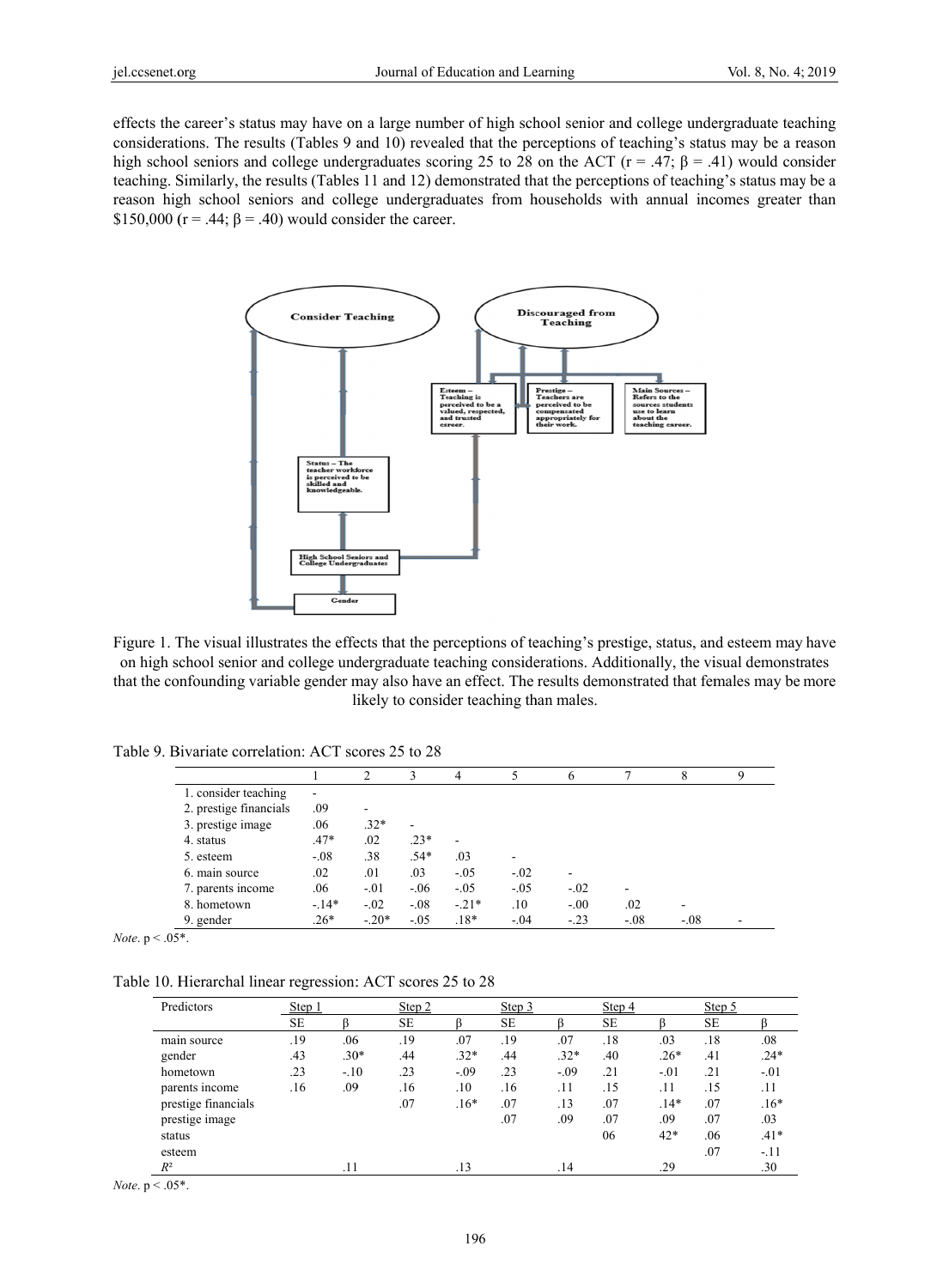|                        |        | 2      | 3                        | 4              |        | 6                        |        | 8      | 9 |
|------------------------|--------|--------|--------------------------|----------------|--------|--------------------------|--------|--------|---|
| 1. consider teaching   | ٠      |        |                          |                |        |                          |        |        |   |
| 2. prestige financials | .06    | ۰      |                          |                |        |                          |        |        |   |
| 3. prestige image      | $.11*$ | $34*$  | $\overline{\phantom{a}}$ |                |        |                          |        |        |   |
| 4. status              | $.44*$ | .05    | $.26*$                   | $\overline{a}$ |        |                          |        |        |   |
| 5. esteem              | $-12*$ | $.46*$ | $.61*$                   | .08            |        |                          |        |        |   |
| 6. act score           | $-.01$ | $-.05$ | $-.07$                   | .03            | $-.04$ | $\overline{\phantom{a}}$ |        |        |   |
| 7. main source         | $.10*$ | $-.02$ | $-.05$                   | .04            | $-.06$ | $-.08$                   | ٠      |        |   |
| 8. gender              | $.28*$ | $-14*$ | .02                      | $.26*$         | $-16*$ | .05                      | $.12*$ | -      |   |
| 9. gender              | $-11*$ | .01    | .02                      | $-.05$         | .09    | $.11*$                   | $-.08$ | $-12*$ | ۰ |

Table 11. Bivariate correlation: household income (\$150,000 or greater)

*Note*. p < .05\*.

Table 12. Hierarchal linear regression: household income (\$150,000 or greater)

| Predictors          | Step 1    |        | Step 2    |        | Step 3    |        | Step 4    |        | Step 5    |         |
|---------------------|-----------|--------|-----------|--------|-----------|--------|-----------|--------|-----------|---------|
|                     | <b>SE</b> |        | <b>SE</b> |        | <b>SE</b> |        | <b>SE</b> |        | <b>SE</b> |         |
| main source         | .15       | .06    | .15       | .07    | .15       | .08    | .14       | .06    | .14       | .06     |
| gender              | .32       | $.29*$ | .32       | $.30*$ | .32       | $.29*$ | .30       | $.21*$ | .30       | $.17*$  |
| hometown            | .19       | $-.03$ | .19       | $-.03$ | .19       | $-.03$ | .17       | $-.03$ | .17       | $-.02$  |
| act score           | .13       | $-.01$ | .13       | $-.01$ | .13       | $-.01$ | .12       | $-.02$ | .12       | $-.01$  |
| prestige financials |           |        | .05       | .09    | .05       | .05    | .05       | .07    | .05       | $.14*$  |
| prestige image      |           |        |           |        | .05       | .09    | .05       | $-.02$ | .06       | .11     |
| status              |           |        |           |        |           |        | .05       | $.41*$ | .05       | $.40*$  |
| esteem              |           |        |           |        |           |        |           |        | .05       | $-.25*$ |
| $R^2$               |           | .10    |           | .10    |           | .11    |           | .25    |           | .29     |

*Note*. p < .05\*.

In contrast, the arrows flowing to the right of status represent the negative effects of teaching's esteem. The results indicated that the perceptions of esteem may discourage large numbers of high school seniors and college undergraduates from considering the career. The results (Tables 13 and 14) demonstrated that high school seniors and college undergraduates from households with annual incomes ranging from \$100,000 to \$150,000 (r  $= -.25$ ,  $\beta = -.26$ ) may be a population discouraged by the perceptions of teaching's esteem. Moreover, the results (Tables 15 and 16) demonstrated that high school seniors and college undergraduates scoring 21 to 24 on the ACT ( $r = -.18$ ,  $\beta = -.30$ ) may also be more likely to be discouraged by the perceptions of teaching's esteem. These results may be significant considering the size of this population. In 2018, ACT reported that the national mean composite score was 21 (ACT, 2018). This data illustrates the large number of high school seniors and college undergraduates that may be discouraged by the perceptions of teaching's esteem.

Table 13. Bivariate correlation: household income (\$100,000 to \$150,000)

| The interaction variable includes status x esteem. |  |  |  |  |  |  |
|----------------------------------------------------|--|--|--|--|--|--|
|----------------------------------------------------|--|--|--|--|--|--|

|                        |         | 2      | 3              | 4                        | 5       | 6   |        | 8              | 9    | 10 |
|------------------------|---------|--------|----------------|--------------------------|---------|-----|--------|----------------|------|----|
| 1. consider teach      | ۰       |        |                |                          |         |     |        |                |      |    |
| 2. prestige financials | .03     | ۰      |                |                          |         |     |        |                |      |    |
| 3. prestige image      | .09     | $.40*$ | $\blacksquare$ |                          |         |     |        |                |      |    |
| 4. status              | $.33*$  | $-.02$ | .09            | $\overline{\phantom{a}}$ |         |     |        |                |      |    |
| 5. esteem              | $-.25*$ | $.33*$ | $.49*$         | $-.11$                   | ۰       |     |        |                |      |    |
| 6. act score           | $-.11$  | $-.15$ | $-.14$         | $-.06$                   | $-16$   | ۰   |        |                |      |    |
| 7. main source         | $-.03$  | .01    | $-.06$         | $-.18$                   | .05     | .04 | ۰      |                |      |    |
| 8. gender              | $.41*$  | $-.05$ | .04            | $.23*$                   | $-.25*$ | .09 | .01    | $\blacksquare$ |      |    |
| 9. hometown            | $-.05$  | .14    | .11            | $-.08$                   | .00     | .14 | $-.00$ | .01            |      |    |
| 10. interaction        | $-.09$  | .15    | $-.02$         | $.21*$                   | $-.00$  | .03 | .04    | $.24*$         | -.11 |    |

*Note*.  $p < .05$ <sup>\*</sup>.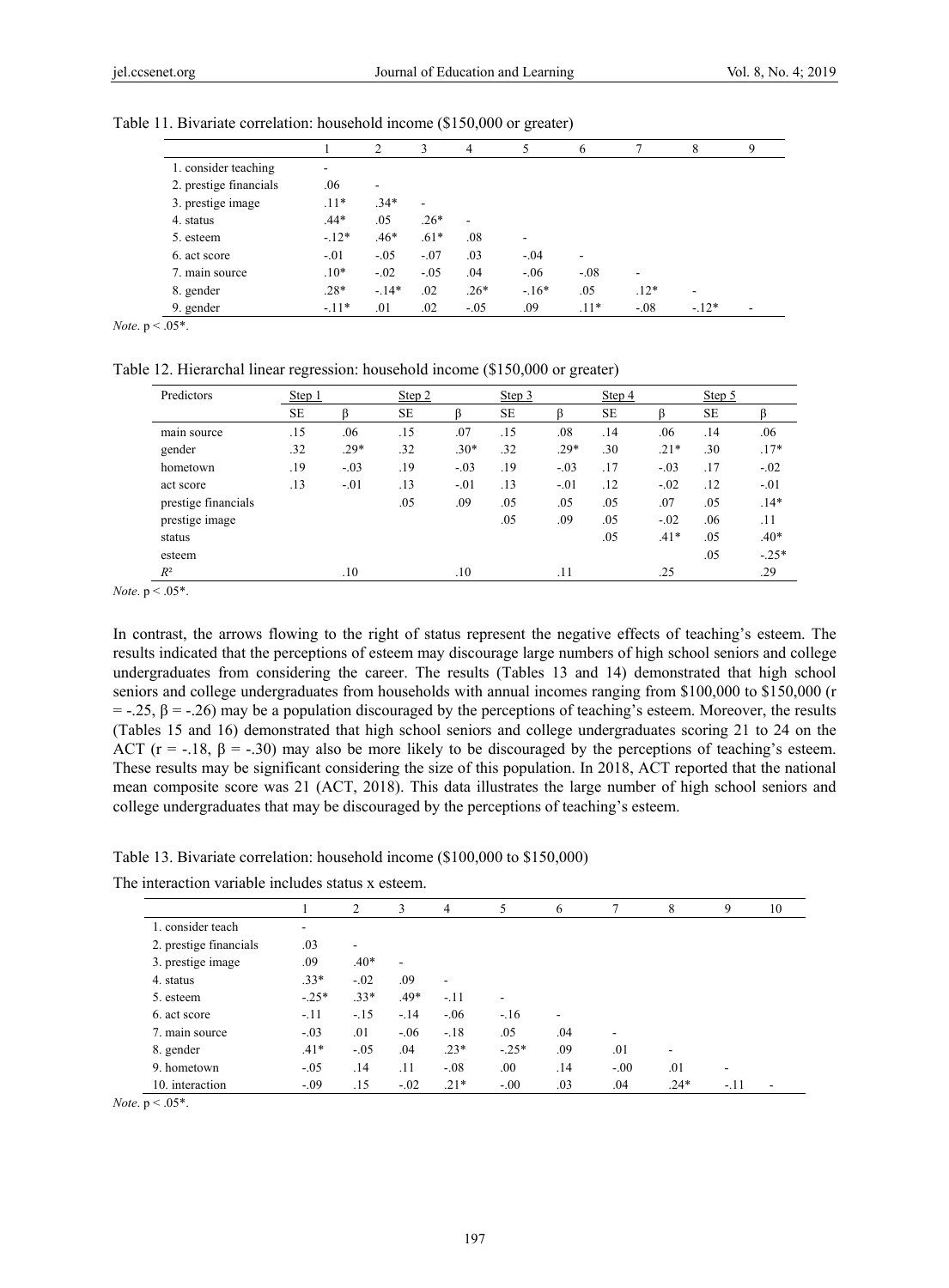| Table 14. Hierarchal linear regression: household income (\$100,000 to \$150,000) |  |  |  |  |
|-----------------------------------------------------------------------------------|--|--|--|--|
|-----------------------------------------------------------------------------------|--|--|--|--|

| Predictors          | Step 1    |        | Step 2    |        | Step 3    |        | Step 4    |        | Step 5    |         | Step 6    |         |
|---------------------|-----------|--------|-----------|--------|-----------|--------|-----------|--------|-----------|---------|-----------|---------|
|                     | <b>SE</b> | ß      | <b>SE</b> | β      | <b>SE</b> |        | <b>SE</b> | ß      | <b>SE</b> |         | <b>SE</b> |         |
| main source         | .28       | .03    | .28       | .03    | .30       | .03    | .28       | .07    | .27       | .08     | .26       | .08     |
| gender              | .53       | $.37*$ | .53       | $.37*$ | .53       | $.37*$ | .53       | $.32*$ | .54       | $.26*$  | .53       | $.32*$  |
| hometown            | .36       | $-.10$ | .36       | $-.10$ | .37       | $-.10$ | .36       | $-.08$ | .35       | $-.09$  | .34       | .12     |
| act score           | .23       | $-.17$ | .24       | $-16$  | .24       | $-.16$ | .23       | $-.15$ | .23       | $-.17$  | .22       | $-15$   |
| prestige financials |           |        | .10       | .02    | .11       | .00    | .10       | .01    | .10       | .04     | .10       | .09     |
| prestige image      |           |        |           |        | .12       | .04    | .11       | .01    | .12       | .14     | .12       | .09     |
| status              |           |        |           |        |           |        | .09       | $.23*$ | .09       | $.21*$  | .09       | $.25*$  |
| esteem              |           |        |           |        |           |        |           |        | .10       | $-.28*$ | .10       | $-.26*$ |
| interaction         |           |        |           |        |           |        |           |        |           |         | .03       | $-.24*$ |
| $R^2$               |           | .18    |           | .18    |           | .18    |           | .23    |           | .28     |           | .33     |

The interaction variable includes status x esteem.

*Note*.  $p < .05$ <sup>\*</sup>.

Table 15. Bivariate correlation: ACT scores 21 to 24

|                        |        | 2                        | 3                        | 4              | 5       | 6      |        | 8      | 9 |
|------------------------|--------|--------------------------|--------------------------|----------------|---------|--------|--------|--------|---|
| 1. consider teach      | ۰      |                          |                          |                |         |        |        |        |   |
| 2. prestige financials | $.11*$ | $\overline{\phantom{a}}$ |                          |                |         |        |        |        |   |
| 3. prestige image      | .08    | $39*$                    | $\overline{\phantom{a}}$ |                |         |        |        |        |   |
| 4. status              | $.32*$ | .01                      | $.25*$                   | $\blacksquare$ |         |        |        |        |   |
| 5. esteem              | $-18*$ | $.52*$                   | $.59*$                   | $-.06$         | ۰       |        |        |        |   |
| 6. main source         | .05    | .01                      | $-.02$                   | $-.01$         | $-.03$  | ۰      |        |        |   |
| 7. parents income      | .05    | .04                      | $-.02$                   | $-.04$         | $-.05$  | $-.06$ | ٠      |        |   |
| 8. hometown            | .08    | .02                      | $-.04$                   | $-.07$         | $-06$   | $-.00$ | $-.04$ |        |   |
| 9. gender              | $.24*$ | $.17*$                   | $-.02$                   | $.14*$         | $-.16*$ | .09    | $-.08$ | $-11*$ |   |

*Note*. p < .05\*.

Table 16. Hierarchal linear regression: ACT scores 21 to 24

| Predictors          | Step 1    |        | Step 2    |        | Step 3    |        | Step $4$  |        | Step 5 |         |
|---------------------|-----------|--------|-----------|--------|-----------|--------|-----------|--------|--------|---------|
|                     | <b>SE</b> |        | <b>SE</b> |        | <b>SE</b> |        | <b>SE</b> |        | SE     |         |
| main source         | .16       | .01    | .16       | .01    | .16       | .01    | .15       | .02    | .15    | .02     |
| gender              | .34       | $.25*$ | .34       | $.26*$ | .34       | $.26*$ | .33       | $.21*$ | .32    | $.19*$  |
| hometown            | .19       | $-.07$ | .19       | $-.07$ | .19       | $-.07$ | .19       | $-.05$ | .18    | $-.05$  |
| parents income      | .13       | .09    | .12       | .09    | .13       | .09    | .12       | .07    | .12    | .09     |
| prestige financials |           |        | .05       | $.12*$ | .06       | $.12*$ | .05       | $.16*$ | .06    | $.24*$  |
| prestige image      |           |        |           |        | .06       | .02    | .06       | $-.07$ | .06    | .08     |
| status              |           |        |           |        |           |        | .06       | $.30*$ | .06    | $.25*$  |
| esteem              |           |        |           |        |           |        |           |        | .06    | $-.30*$ |
| $R^2$               |           | .11    |           | .13    |           | .14    |           | .29    |        | .30     |

*Note*. p < .05\*.

The arrows linking esteem and the financial component of prestige represents an interaction. The results (Tables 17 and 18) demonstrated that the perceptions of the financial component of prestige did not produce any effects on its own, but it did produce an interaction with the perceptions of teaching's esteem. The results demonstrated that the interaction (r = -.19, β = -.24) may have an effect on the female aspiring teacher population. The results indicated that poor teacher compensation may limit the perception of teaching's esteem. These limited perceptions may be a reason that this population reconsiders their teaching intentions. These limited perceptions may also initiate thoughts of early attrition at the preservice teacher level and come to fruition once the realities of teaching are experienced.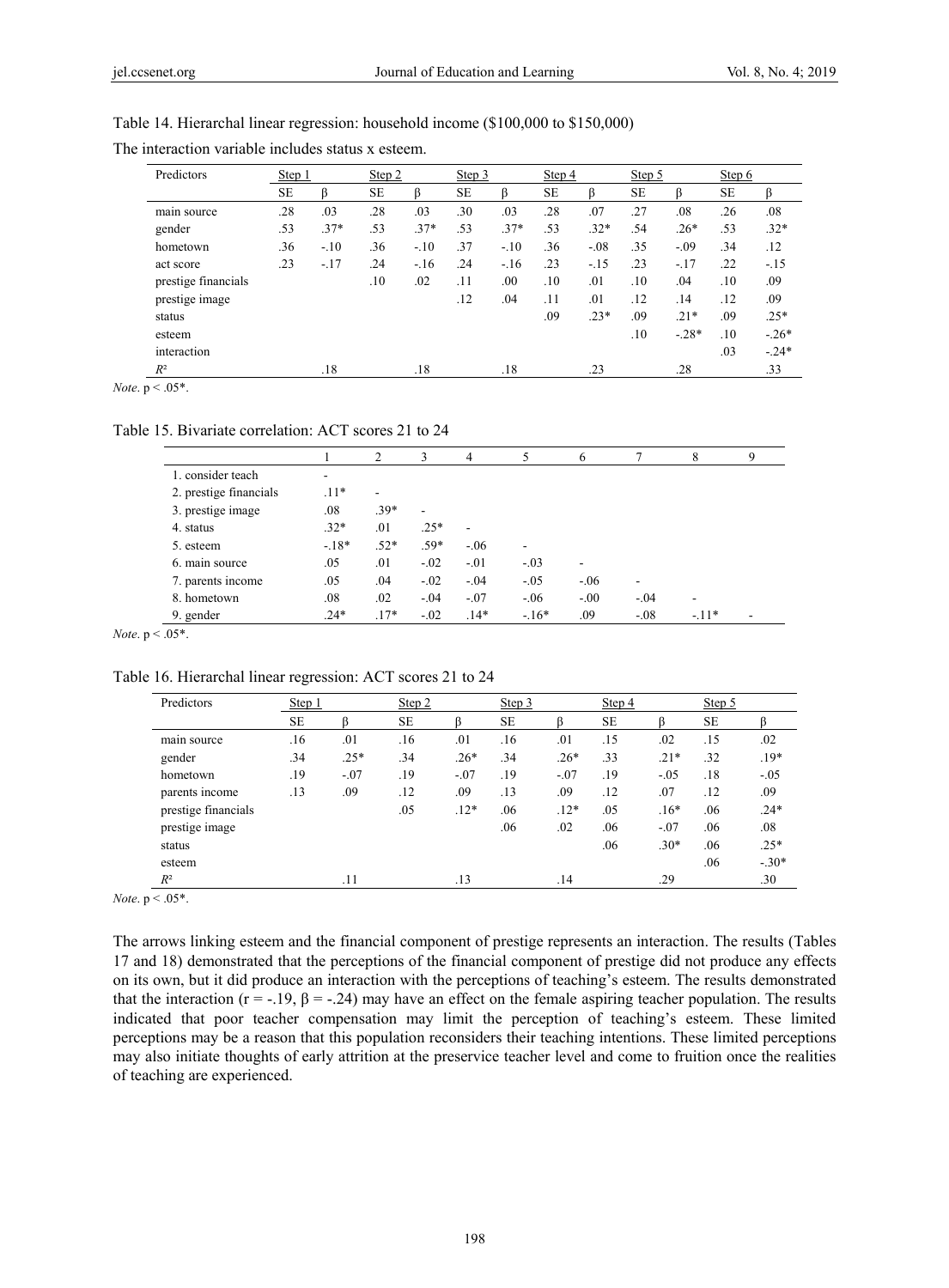|                        |        | $\overline{c}$           | 3       | 4                        | 5      | 6      |        | 8      | 9   |
|------------------------|--------|--------------------------|---------|--------------------------|--------|--------|--------|--------|-----|
| 1. consider teach      | ۰      |                          |         |                          |        |        |        |        |     |
| 2. prestige financials | $.13*$ | $\overline{\phantom{a}}$ |         |                          |        |        |        |        |     |
| 3. prestige image      | $.12*$ | $.45*$                   | ٠       |                          |        |        |        |        |     |
| 4. status              | $.22*$ | $-.03$                   | .08     | $\overline{\phantom{a}}$ |        |        |        |        |     |
| 5. esteem              | .04    | $.53*$                   | $.65*$  | $-.09$                   | ۰      |        |        |        |     |
| 6. act score           | .06    | $-.09$                   | $-15*$  | .10                      | $-15*$ | ٠      |        |        |     |
| 7. hometown            | $-.04$ | $-.01$                   | .08     | $-.00$                   | .09    | .08    | ٠      |        |     |
| 8. main source         | .08    | .03                      | $-.05$  | $-.03$                   | $-.05$ | $-.07$ | $-.05$ |        |     |
| 9. parents income      | $-.00$ | $-.04$                   | $-.07$  | .08                      | $-.02$ | .08    | $-.07$ | .01    |     |
| 10. interaction        | $-19*$ | $-48*$                   | $-.23*$ | $.13*$                   | $-22$  | $-.07$ | $-.01$ | $-.05$ | .06 |

Table 17. Bivariate correlation: female aspiring teachers The interaction variable includes prestige financials x esteem

*Note*. p < .05\*.

Table 18. Hierarchal linear regression: female aspiring teachers

The interaction variable includes prestige financials x esteem.

| Predictors          | Step 1    |        | Step 2    |        | Step 3    |        | Step 4    |        | Step $5$  |        | Step $6$  |         |
|---------------------|-----------|--------|-----------|--------|-----------|--------|-----------|--------|-----------|--------|-----------|---------|
|                     | <b>SE</b> | ß      | <b>SE</b> | ß      | <b>SE</b> | ß      | <b>SE</b> | ß      | <b>SE</b> |        | <b>SE</b> | ß       |
| main source         | .08       | .04    | .08       | .04    | .08       | .05    | .08       | .05    | .08       | .05    | .08       | .03     |
| hometown            | .10       | $-.06$ | .10       | $-.06$ | .10       | $-.06$ | .10       | $-.06$ | .10       | $-.05$ | .10       | $-.05$  |
| parents income      | .06       | .02    | .06       | .03    | .06       | .03    | .06       | .02    | .06       | .03    | .06       | .03     |
| act score           | .08       | .04    | .08       | .05    | .08       | .05    | .08       | .02    | .08       | .02    | .08       | $-.02$  |
| prestige financials |           |        | .03       | .09    | .03       | .09    | .03       | .10    | .03       | .12    | .03       | .01     |
| prestige image      |           |        |           |        | .03       | .01    | .03       | $-.02$ | .04       | .01    | .03       | $-.02$  |
| status              |           |        |           |        |           |        | .04       | $.21*$ | .04       | $.20*$ | .04       | $.24*$  |
| esteem              |           |        |           |        |           |        |           |        | .03       | $-.06$ | .03       | $-.00$  |
| interaction         |           |        |           |        |           |        |           |        |           |        | .01       | $-.24*$ |
| $R^2$               |           | .01    |           | .02    |           | .02    |           | .06    |           | .06    |           | .11     |

*Note*. p < .05\*.

The arrows linking esteem, the financial component of prestige, and main sources represent an additional interaction. The results (Tables 19 and 20) demonstrated that high school seniors and college undergraduates scoring in the upper deciles of the ACT may learn of the limitations that the financial component of prestige may have on teaching's esteem from their own teachers. The demographic data (Table 1) appear to support these results, with over half (56%) of this population reporting they learned about the teaching career from current faculty. The results demonstrated that this population may be discouraged by the effects teacher compensation may have on the perceptions on teaching's esteem. Moreover, the results raise additional questions as to the effects teacher morale may have on this population's teaching considerations.

#### Table 19. Bivariate correlation: ACT scores 29 or greater

The interaction variable includes main sources x prestige financials x esteem.

|                       |         | 2       | 3                        | 4      | 5                        | 6       |        | 8              | 9                        | 10 |
|-----------------------|---------|---------|--------------------------|--------|--------------------------|---------|--------|----------------|--------------------------|----|
| 1. consider teach     | ۰       |         |                          |        |                          |         |        |                |                          |    |
| 2. prestige financial | $-.15$  | ۰       |                          |        |                          |         |        |                |                          |    |
| 3. prestige image     | $-.11$  | $.32*$  | $\overline{\phantom{a}}$ |        |                          |         |        |                |                          |    |
| 4. status             | $.30*$  | $-.17*$ | .12                      | ۰      |                          |         |        |                |                          |    |
| 5. esteem             | $-.29*$ | .46     | $.47*$                   | $-.13$ | $\overline{\phantom{a}}$ |         |        |                |                          |    |
| 6. main source        | $-.01$  | .08     | .03                      | $-.13$ | .06                      | ۰       |        |                |                          |    |
| 7. parents income     | $-.00$  | $.17*$  | .02                      | $-.08$ | $.17*$                   | $-.02$  | ۰      |                |                          |    |
| 8. hometown           | .03     | $-.01$  | .13                      | .13    | .10                      | $-0.01$ | $-.09$ | $\blacksquare$ |                          |    |
| 9. gender             | $.25*$  | $-.13$  | .05                      | $.27*$ | $-.04$                   | .02     | .12    | $-.25*$        | $\overline{\phantom{a}}$ |    |
| 10. interaction       | $-.26*$ | $.32*$  | .06                      | $-.14$ | $.29*$                   | $.40*$  | $-.03$ | $-.15$         | $-.11$                   |    |

*Note*. p < .05\*.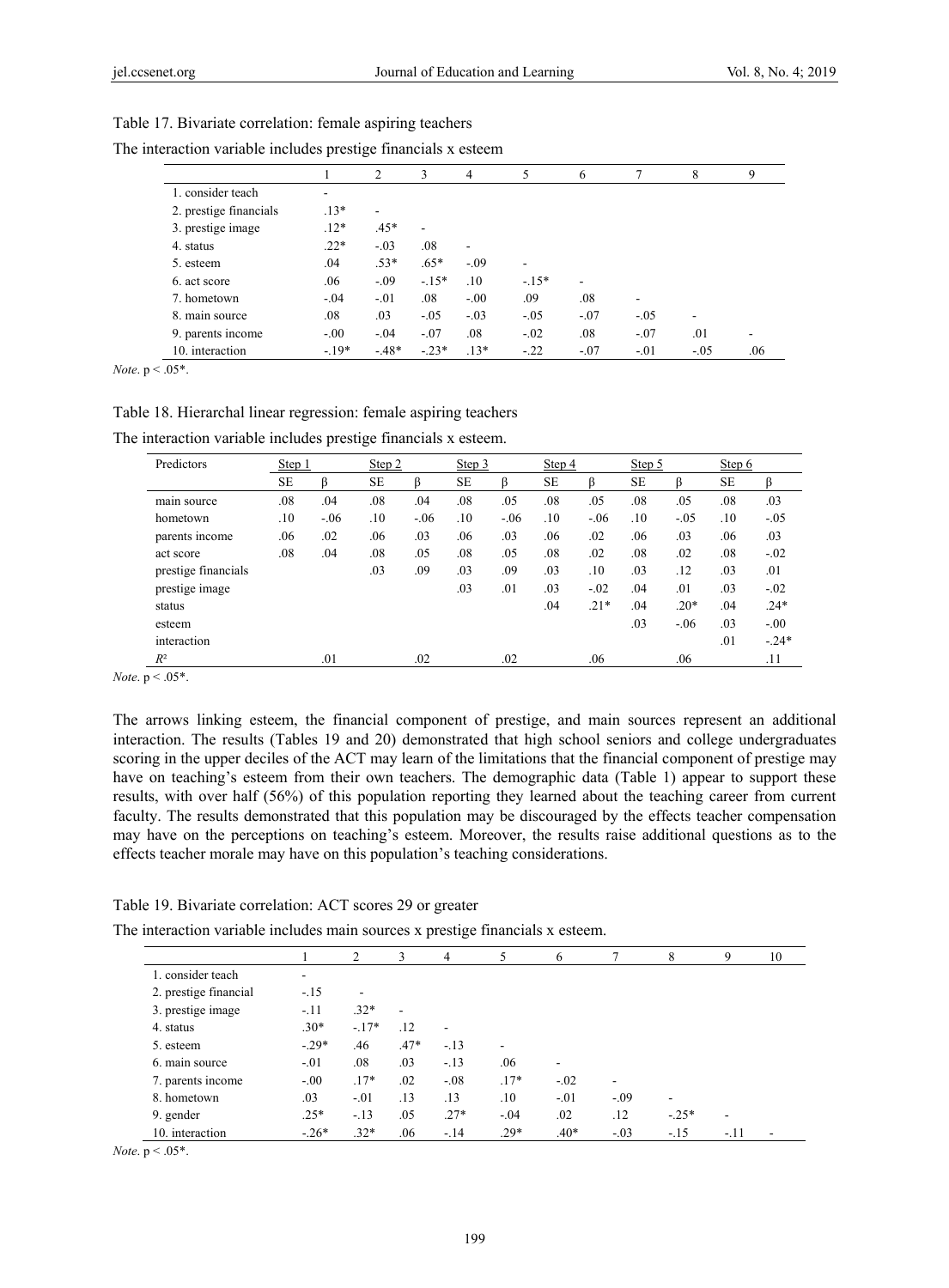| Predictors          | Step 1    |        | Step 2    |        | Step 3    |        | Step 4    |        | Step 5 |         | Step 6    |         |
|---------------------|-----------|--------|-----------|--------|-----------|--------|-----------|--------|--------|---------|-----------|---------|
|                     | <b>SE</b> | ß      | <b>SE</b> | ß      | <b>SE</b> | ß      | <b>SE</b> | ß      | SE     | ß       | <b>SE</b> | ß       |
| main source         | .22       | .01    | .22       | .01    | .22       | .01    | .22       | .05    | .21    | .06     | .23       | .15     |
| gender              | .44       | $.24*$ | .44       | $.23*$ | .45       | .25    | .45       | .16    | .44    | $.16*$  | .44       | .13     |
| hometown            | .31       | .05    | .31       | .05    | .32       | .08    | .31       | .04    | .30    | .06     | .30       | .01     |
| parents income      | .18       | $-.04$ | .18       | $-.02$ | .18       | $-.03$ | .18       | .00    | .18    | .03     | .17       | .01     |
| prestige financials |           |        | .07       | $-.07$ | .07       | $-.04$ | .07       | .01    | .08    | .09     | .08       | .14     |
| prestige image      |           |        |           |        | .08       | $-11$  | .08       | $-.16$ | .09    | $-.06$  | .08       | $-.07$  |
| status              |           |        |           |        |           |        | .08       | $.28*$ | .08    | $.25*$  | .08       | $.26*$  |
| esteem              |           |        |           |        |           |        |           |        | .08    | $-.26*$ | .08       | $-.20*$ |
| interaction         |           |        |           |        |           |        |           |        |        |         | .02       | $-.26*$ |
| $R^2$               |           | .06    |           | .06    |           | .07    |           | .14    |        | .18     |           | .22     |

Table 20. Hierarchal linear regression: ACT scores 29 or greater

| The interaction variable includes main sources x prestige financials x esteem. |
|--------------------------------------------------------------------------------|
|--------------------------------------------------------------------------------|

*Note*.  $p < .05$ <sup>\*</sup>.

The results (Table 21) demonstrated that the implementation of international policy had positive effects on the majority of high school seniors ( $M = 3.09$ ,  $SD = 2.63$ ;  $M = 3.60$ ,  $SD = 2.49$ ) and college undergraduates ( $M =$ 3.10, SD = 2.10; 4.16, SD = 2.19). However, the analyses were unable to establish whether improvements in the perceptions of teaching's prestige, status, and esteem led to an increased interest for all populations. For example (Table 21), males ( $M = 3.23$ ,  $SD = 2.79$ ;  $M = 3.85$ ,  $SD = 2.53$ ) may be more likely to consider teaching with the implementation of international policy, but the researcher was unable to establish whether improvements in the aforementioned perceptions had an effect on the male population's increased interest in teaching.

Table 21. Independent t-test results

|                                                   | $\boldsymbol{N}$ | M(SD)      | Range   | Mean Difference | $\boldsymbol{t}$ | df   | $\boldsymbol{p}$ |
|---------------------------------------------------|------------------|------------|---------|-----------------|------------------|------|------------------|
| college undergraduates                            |                  |            |         |                 |                  |      |                  |
| pre-policy teach                                  | 475              | 3.10(2.10) | $0 - 8$ | 1.06            | 7.50             | 917  | $.00*$           |
| post-policy teach                                 | 444              | 4.16(2.19) | $0 - 8$ |                 |                  |      |                  |
| high school seniors                               |                  |            |         |                 |                  |      |                  |
| pre-policy teach                                  | 299              | 3.09(2.63) | $0 - 8$ | .51             | 2.35             | 565  | $.02*$           |
| post-policy teach                                 | 268              | 3.60(2.49) | $0 - 8$ |                 |                  |      |                  |
| consider teach                                    |                  |            |         |                 |                  |      |                  |
| male                                              | 342              | 3.23(2.79) | $0 - 8$ | 1.72            | 4.59             | 1118 | $.00*$           |
| female                                            | 778              | 4.95(2.77) | $0 - 8$ |                 |                  |      |                  |
| undergraduate non-aspiring teachers scoring 25    |                  |            |         |                 |                  |      |                  |
| or greater on the ACT and deriving from           |                  |            |         |                 |                  |      |                  |
| household with annual incomes greater than        |                  |            |         |                 |                  |      |                  |
| \$50,000                                          |                  |            |         |                 |                  |      |                  |
| pre-policy teach                                  | 170              | 2.79(2.18) | $0 - 8$ | 1.51            |                  | 328  | $.00*$           |
| post-policy teach                                 | 160              | 4.30(2.23) | $0 - 8$ |                 | $-6.21$          |      |                  |
| female urban/urban cluster seniors and            |                  |            |         |                 |                  |      |                  |
| undergraduate non-aspiring teachers scoring 21    |                  |            |         |                 |                  |      |                  |
| or greater on the ACT and deriving from           |                  |            |         |                 |                  |      |                  |
| households with annual incomes greater than       |                  |            |         |                 |                  |      |                  |
| \$50,000                                          |                  |            |         |                 |                  |      |                  |
| pre-policy teach                                  | 133              | 3.04(2.09) | $0 - 8$ | 1.28            | 4.69             | 254  | $.00*$           |
| post-policy teach                                 | 143              | 4.32(2.27) | $0 - 8$ |                 |                  |      |                  |
| rural/urban cluster aspiring teachers that derive |                  |            |         |                 |                  |      |                  |
| from households with annual incomes greater       |                  |            |         |                 |                  |      |                  |
| than $$100,000$ /scoring 21 or greater.           |                  |            |         |                 |                  |      |                  |
| pre-policy teach                                  | 124              | 7.56(1.25) | $0 - 8$ | 1.27            | 5.88             | 182  | $.00*$           |
| post-policy teach                                 | 110              | 6.28(1.94) | $0 - 8$ |                 |                  |      |                  |

*Note*. p < .05\*.

Figure 2 illustrates the effects that the improvements of the perceptions of teaching's prestige, status, and esteem may have on a number of high school senior and college undergraduate populations. The results (Tables 21, 22,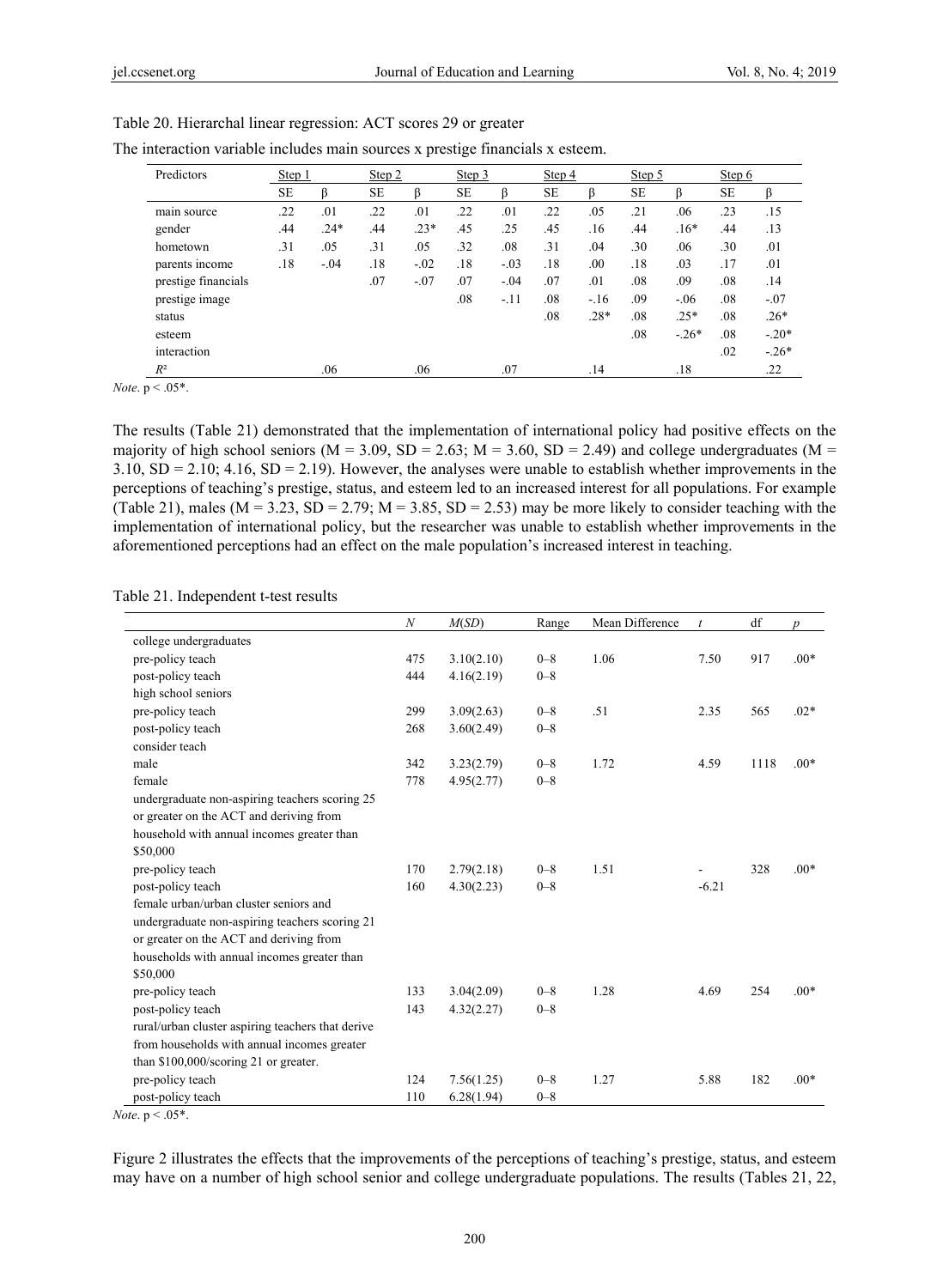and 23) demonstrated that improved perceptions of teaching's prestige ( $M = 2.79$ ,  $SD = 2.18$ ;  $M = 4.30$ ,  $SD = 2.18$ 2.23) may have a significant effect on the college undergraduate non-aspiring teacher population from households with annual incomes exceeding \$50,000 and those scoring 25 or greater on the ACT ( $r = .44$ ,  $\beta = .35$ ). Additionally, improvements (Tables 21, 24, and 25) in the perceptions of prestige ( $M = 3.04$ ,  $SD = 2.09$ ;  $M =$  $4.32$ , SD = 2.27) may have a significant effect on the urban and urban cluster female college undergraduate non-aspiring teacher population from households with annual incomes exceeding \$50,000, and those who have scored 21 or greater on the ACT ( $r = .33$ ,  $\beta = .24$ ). These results suggest that improvements in the perceptions of teaching's prestige could elevate teaching into being a competitive profession in the contemporary labor market. The improvements in the perceptions of teaching's prestige may be a reason that high school seniors and college undergraduates with strong academic backgrounds would consider teaching. The results also suggest that the improvements in teaching's prestige may attract a greater number of academically inclined females who would otherwise consider more prestigious professions. Finally, the results



Figure 2. The visual illustrates the effects that the post-policy perceptions of teaching's prestige, status, and esteem may have on high school senior and college undergraduate teaching considerations

The visual demonstrates that improved perceptions may generate greater interest in teaching, and that the perceptions of teaching's esteem may not be a deterrent. The results demonstrated that males and high school seniors and college undergraduates scoring in the upper deciles of the ACT may also have more interest in teaching.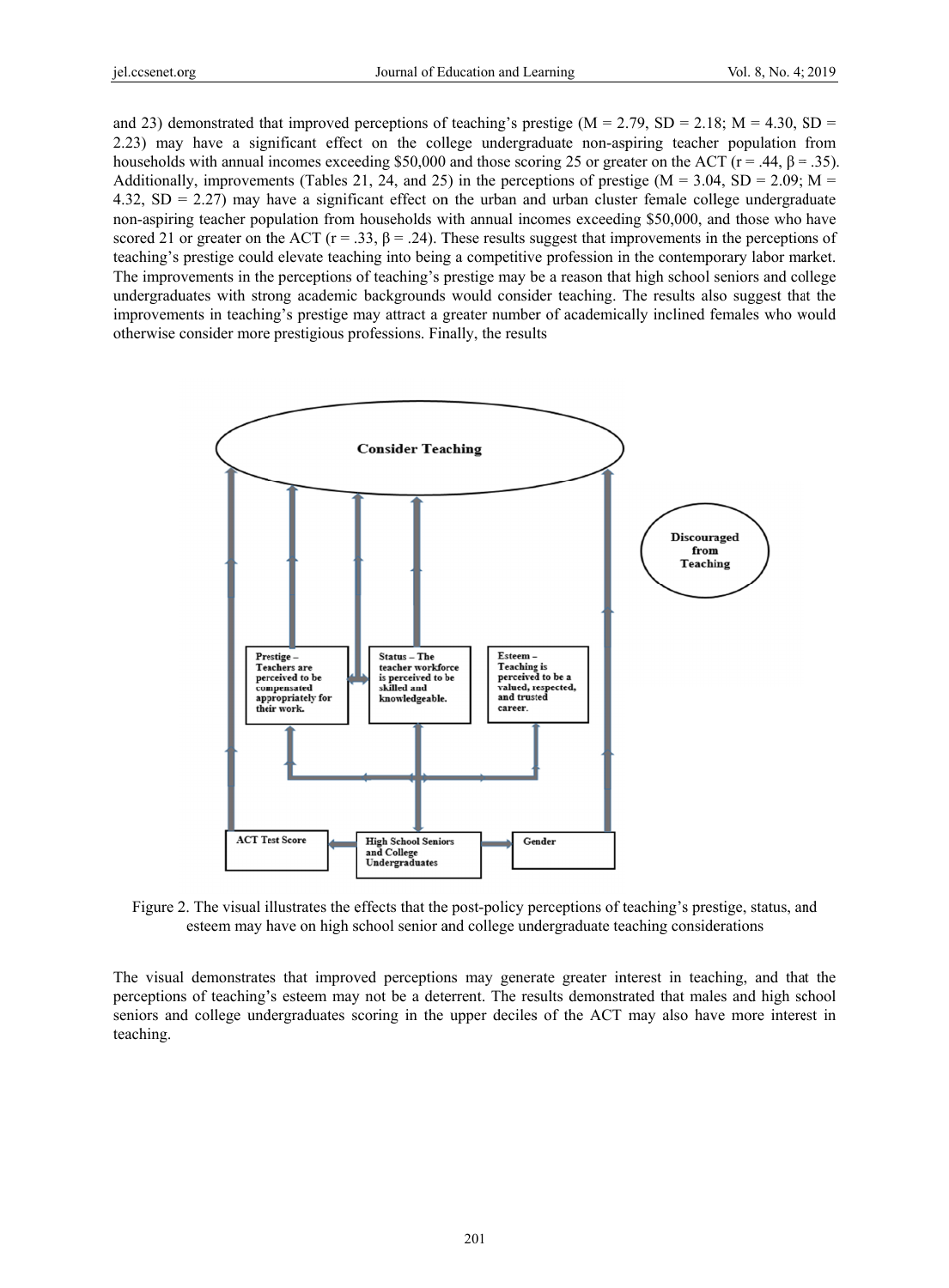|                    |         | 2       | 3       | $\overline{4}$ | 5      | 6       |                          | 8      | 9 |
|--------------------|---------|---------|---------|----------------|--------|---------|--------------------------|--------|---|
| 1. policy teach    | -       |         |         |                |        |         |                          |        |   |
| 2. policy prestige | $.44*$  |         |         |                |        |         |                          |        |   |
| 3. policy status   | $.39*$  | $.52*$  | ۰       |                |        |         |                          |        |   |
| 4. policy esteem   | $.16*$  | $.40*$  | $.50*$  | ۰              |        |         |                          |        |   |
| 5. gender          | .11     | $-12$   | $-.03$  | $-.10$         |        |         |                          |        |   |
| 6. act score       | .03     | .12     | $.16*$  | .09            | $-.03$ |         |                          |        |   |
| 7. hometown        | .07     | .13     | .05     | .12            | $-.14$ | .03     | $\overline{\phantom{a}}$ |        |   |
| 8. main source     | $-.23*$ | $-19*$  | $-.27*$ | $-.08$         | .05    | $-0.00$ | .05                      |        |   |
| 9. parents income  | $-.04$  | $.00\,$ | $-.11$  | $-.01$         | $-.03$ | .03     | $-.00$                   | $-.05$ |   |

#### Table 22. Bivariate correlation: undergraduates considering other careers

*Note*. p < .05\*.

Table 23. Hierarchal linear regression: undergraduates considering other careers

| Predictors      | Step 1    |        | Step 2    |         | Step 3    |        | Step 4    |        | Step 5    |        |
|-----------------|-----------|--------|-----------|---------|-----------|--------|-----------|--------|-----------|--------|
|                 | <b>SE</b> |        | <b>SE</b> |         | <b>SE</b> |        | <b>SE</b> |        | <b>SE</b> |        |
| hometown        | .25       | .08    | .24       | .10     | .22       | .05    | .22       | .05    | .22       | .05    |
| parents income  | .20       | $-.04$ | .19       | $-.05$  | .17       | $-.05$ | .17       | $-.03$ | .17       | $-.02$ |
| gender          | .38       | .12    | .37       | .13     | .34       | $.17*$ | .34       | $.16*$ | .34       | $.16*$ |
| act score       | .36       | .03    | .35       | .02     | .32       | $-.02$ | .32       | $-.04$ | .31       | $-.04$ |
| main source     |           |        | .18       | $-.24*$ | .17       | $-16*$ | .17       | $-.13$ | .17       | $-.12$ |
| policy prestige |           |        |           |         | .04       | $.42*$ | .05       | $.33*$ | .05       | $.35*$ |
| policy status   |           |        |           |         |           |        | .06       | $.19*$ | .06       | $.23*$ |
| policy esteem   |           |        |           |         |           |        |           |        | .06       | $-.09$ |
| $R^2$           |           | .02    |           | .08     |           | .25    |           | .27    |           | .28    |

*Note*. p < .05\*.

Table 24. Bivariate correlation: female undergraduates considering other careers

|                    |        | 2      | 3      | 4      |        | 6      |        | 8 |
|--------------------|--------|--------|--------|--------|--------|--------|--------|---|
| 1. policy teach    | -      |        |        |        |        |        |        |   |
| 2. policy prestige | $.32*$ | ۰      |        |        |        |        |        |   |
| 3. policy status   | $.29*$ | $.42*$ | ۰      |        |        |        |        |   |
| 4. policy esteem   | $.19*$ | $.38*$ | $.56*$ | ۰      |        |        |        |   |
| 5. act score       | $.12*$ | .11    | $.22*$ | .06    | ۰      |        |        |   |
| 6. hometown        | .05    | .08    | .09    | $.15*$ | .11    |        |        |   |
| 7. main source     | $-12*$ | $-.05$ | $-19*$ | $-.02$ | $-.12$ | .04    | ۰      |   |
| 8. parents income  | .00.   | $-.02$ | $-06$  | .02    | .09    | $-.03$ | $-.06$ |   |

*Note*. p < .05\*.

Table 25. Hierarchal linear regression: female undergraduates considering other careers

| Predictors      | Step 1    |        | Step 2 |        | Step 3 |        | Step 4 |        |
|-----------------|-----------|--------|--------|--------|--------|--------|--------|--------|
|                 | <b>SE</b> |        | SЕ     |        | SЕ     |        | SЕ     |        |
| main source     | .14       | $-.10$ | .13    | $-.09$ | .14    | $-.07$ | .14    | $-.07$ |
| parents income  | .11       | .01    | .10    | .00.   | .10    | .02    | .10    | .02    |
| act score       | .12       | .10    | .12    | .07    | .12    | .04    | .12    | .05    |
| hometown        | .16       | .02    | .16    | .00.   | .15    | .00.   | .16    | .00    |
| policy prestige |           |        | .03    | $31*$  | .04    | $.24*$ | .04    | $.25*$ |
| policy status   |           |        |        |        | .05    | $.15*$ | .05    | $.17*$ |
| policy esteem   |           |        |        |        |        |        | .04    | $-.03$ |
| $R^2$           |           | .02    |        | .12    |        | .13    |        | .13    |

*Note*.  $p < .05$ <sup>\*</sup>.

Tables 26 and 27 demonstrated that improvements in the perceptions of prestige may also have a significant effect on the rural and urban aspiring teacher population ( $r = .33$ ,  $\beta = .38$ ) deriving from households with annual incomes exceeding \$100,000, and those who have scored 21 or greater on the ACT. These results appear significant because they indicate that improvements in the perceptions of teaching's prestige may stabilize this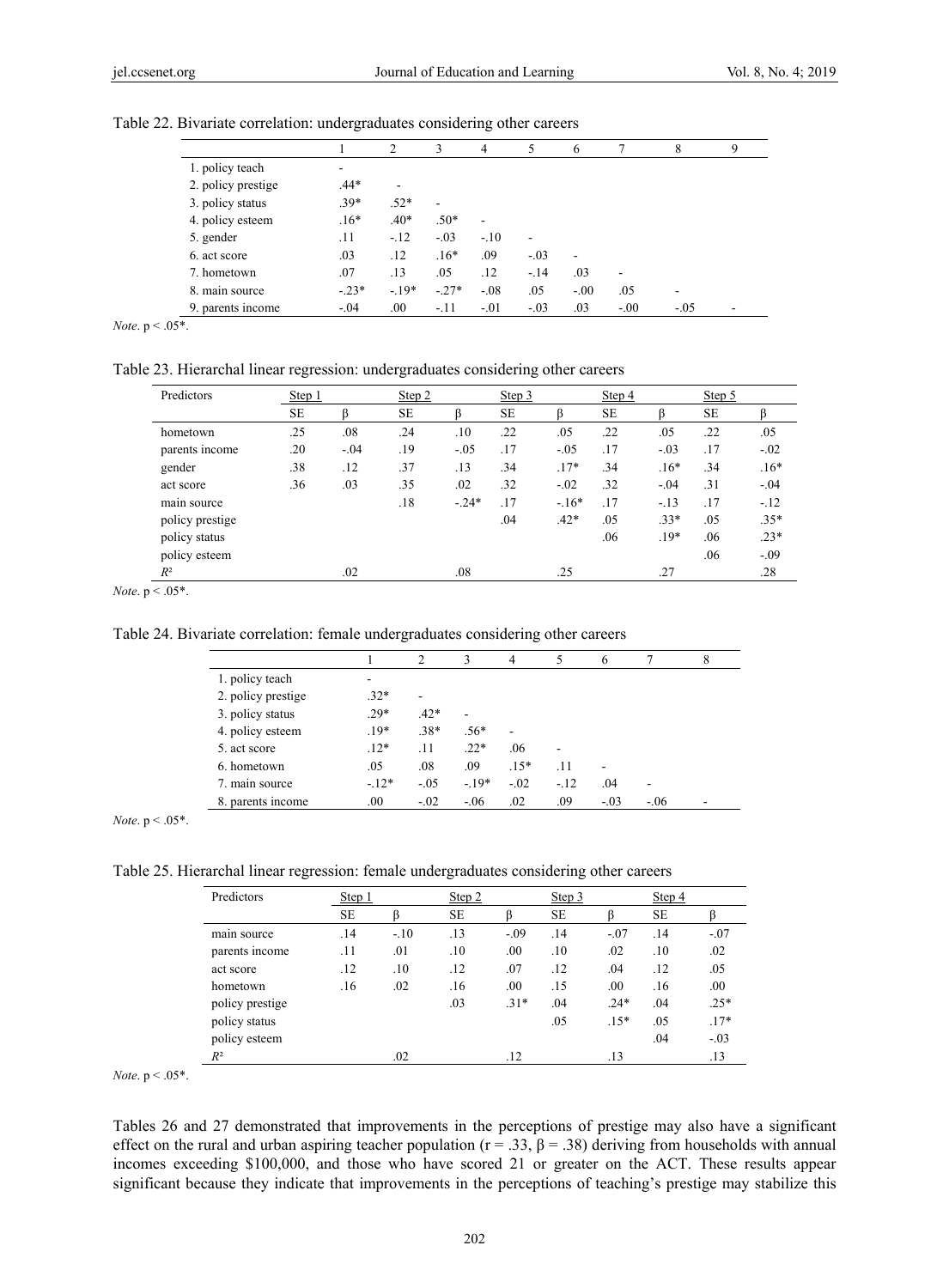population's career intentions. This population may be more likely to become teachers once the perception of teaching's prestige has improved. Moreover, these results suggest that improvements in the perception of teaching's prestige may limit consideration of early exit and ease some of the burdens of early teacher attrition.

# Table 26. Bivariate correlation: aspiring teachers

The interaction variable includes policy intervention status x policy intervention esteem.

|                    |         | 2       | 3                        | 4                            | 5      | 6   |         | 8   | 9      | 10 |
|--------------------|---------|---------|--------------------------|------------------------------|--------|-----|---------|-----|--------|----|
| 1. policy teach    | ۰       |         |                          |                              |        |     |         |     |        |    |
| 2. policy prestige | $.33*$  | ۰       |                          |                              |        |     |         |     |        |    |
| 3. policy status   | $.23*$  | $.69*$  | $\overline{\phantom{a}}$ |                              |        |     |         |     |        |    |
| 4. policy esteem   | .09     | $.55*$  | $.67*$                   | $\qquad \qquad \blacksquare$ |        |     |         |     |        |    |
| 5. gender          | $-.19*$ | $-0.06$ | $-.04$                   | $-.11$                       |        |     |         |     |        |    |
| 6. act score       | .11     | $.33*$  | $.37*$                   | $.23*$                       | .03    | ۰   |         |     |        |    |
| 7. hometown        | .00     | .12     | .07                      | .07                          | $-.02$ | .03 | ۰       |     |        |    |
| 8. main source     | $-.06$  | $-.07$  | $-.07$                   | $-.08$                       | .06    | .13 | .08     |     |        |    |
| 9. parents income  | .06     | $-.01$  | .03                      | $-.01$                       | $-.08$ | .04 | $-.21*$ | .10 | ۰      |    |
| 10. interaction    | .08     | $-.22*$ | $-17*$                   | $-.34*$                      | $.35*$ | .07 | $-.02$  | .05 | $-.02$ |    |

*Note*.  $p < .05$ \*.

## Table 27. Hierarchal linear regression: aspiring teachers

The interaction variable includes policy intervention status x policy intervention esteem.

| Predictors      | Step 1    |         | Step 2 |        | Step 3    |        | Step 4    |         | Step 5    |        |
|-----------------|-----------|---------|--------|--------|-----------|--------|-----------|---------|-----------|--------|
|                 | <b>SE</b> | β       | SE     |        | <b>SE</b> | ß      | <b>SE</b> |         | <b>SE</b> |        |
| main source     | .20       | $-.08$  | .19    | $-.04$ | .19       | $-.04$ | .19       | $-.05$  | .19       | $-.04$ |
| parents income  | .63       | .06     | .61    | .05    | .61       | .05    | .61       | .05     | .60       | .05    |
| gender          | .49       | $-.20*$ | .47    | $-.18$ | .48       | $-.18$ | .47       | $-.19*$ | .49       | $-26*$ |
| act score       | .28       | .14     | .29    | .03    | .30       | .04    | .30       | .03     | .20       | .00.   |
| hometown        | .38       | .01     | .37    | $-.03$ | .37       | $-.03$ | .37       | $-.03$  | .36       | $-.04$ |
| policy prestige |           |         | .04    | $.31*$ | .05       | $.32*$ | .06       | $.35*$  | .05       | .38*   |
| policy status   |           |         |        |        | .07       | $-.01$ | .08       | .10     | .07       | $-.12$ |
| policy esteem   |           |         |        |        |           |        | .06       | $-.20$  | .06       | .20    |
| interaction     |           |         |        |        |           |        |           |         | .03       | $.22*$ |
| $R^2$           |           | .06     |        | .14    |           | .15    |           | .17     |           | .20    |

*Note*. p < .05\*.

## **6. Discussion**

The results from this study illustrated that an occupation's semantic status is unbalanced when a society holds negative perceptions of at least one of prestige's components, financial and image, as well as status and esteem (Figure 3). This instability can lead to a limited interest in teaching and shortages in a quality workforce, which seems to be the current state of the teaching career in the United States. The data demonstrated that high school seniors and college undergraduates may hold positive perceptions of teaching's status. In fact, perceptions of teaching's status may be higher than that of other public service occupations (Hoyle, 2001). This seems to be good news, but the results also indicated that perceptions of teaching's status may plateau beneath professions perceived commonly to hold high status, and teaching's semantic status' instability may be a reason for this limitation. While perceptions of teaching's status appear promising, esteem's negative implications and its negative interaction with prestige's image and financial components may prevent teaching from achieving semantic status.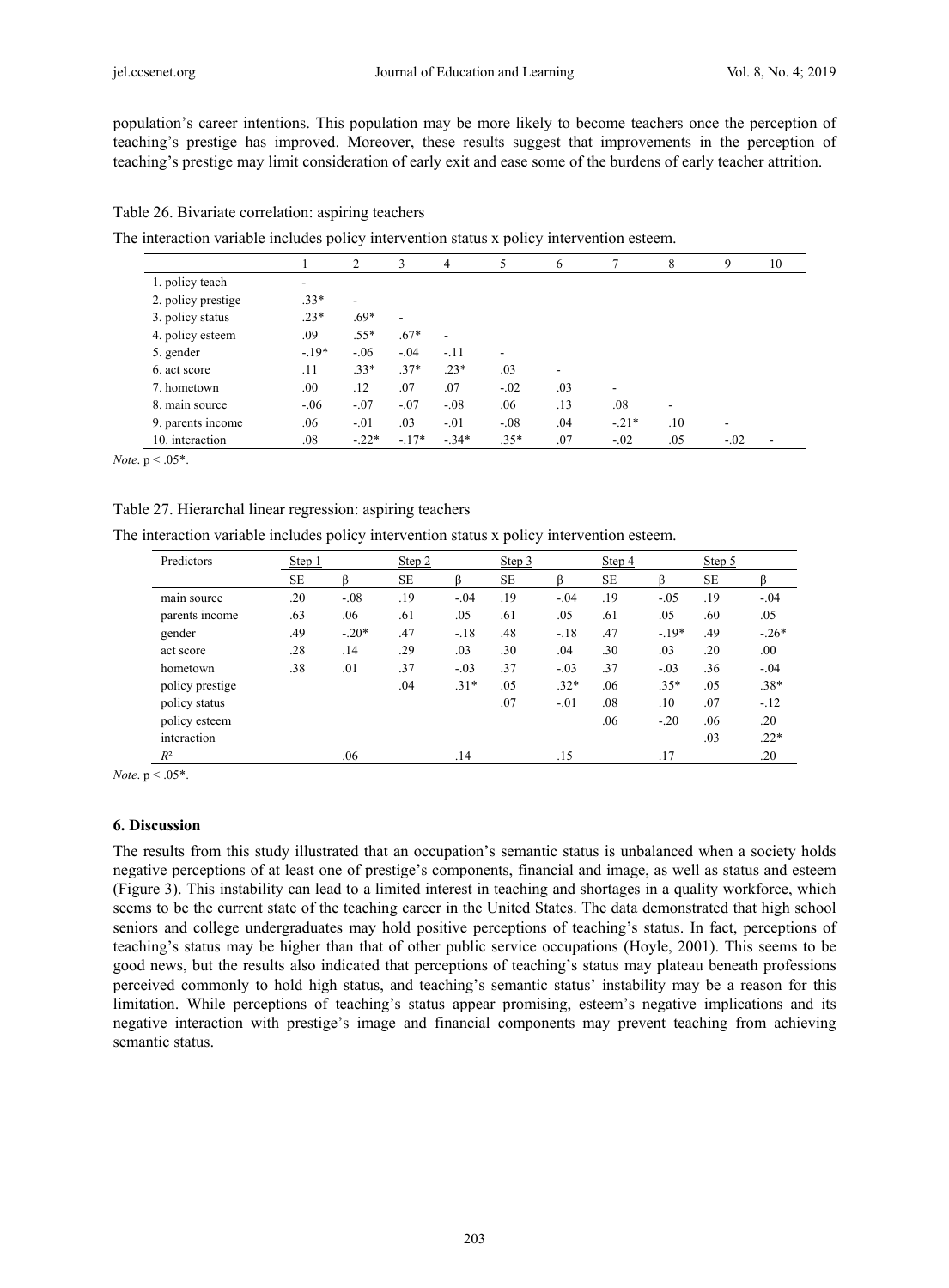

Figure 3. Conceptual framework that was developed from the results of the study

Semantic status may be similar to a four-legged stool. Semantic status becomes unsteady when one or more of its essential components are absent.

In contrast, an occupation may realize semantic status when negative perceptions of its prestige (financial and image components), status, and esteem do not persist. In fact, an occupation's semantic status may strengthen when a society holds positive perceptions of one or more of these elements. This stability can generate great interest in an occupation and lead to the development of a quality workforce. This theory appears to portray the state of teaching in nations such as Finland, Taiwan, Singapore, and South Korea, in which teaching's semantic status has afforded the opportunity to attract the brightest and most capable students into teaching (Darling-Hammond, 2017; Sahlberg, 2015). With highly skilled teachers, these nations have developed a stable and quality teacher workforce able to produce robust student achievement. The results have generated world-wide interest, but more importantly, they demonstrate that a strong teacher workforce is an essential component of student learning (Sahlberg, 2015).

## 6.1 The Erosion of Esteem

It is plausible that the media's representation of teachers, consistent political criticism, poor teacher compensation, and a public that undervalues teaching may be eroding the perceptions of teaching's esteem. Comments such as "the decline of American education has long been a national embarrassment" may sell magazines and newspapers, but the discourse may also chip away at the career's esteem (Draper, 2010, p. 1). Negative comments on the part of governmental leaders and the decades-long political war on public education could also be taking a toll (Reilly, 2018). Combined with such negative discourse, poor teacher compensation seems to be eroding teaching's esteem. Low salaries signal that a teacher's work in educating the nation's children is undervalued, which may significantly affect its ability to fill its teacher pipelines.

Esteem's implications may also be complicating efforts to recruit prospective teachers. Maslow (1943) asserted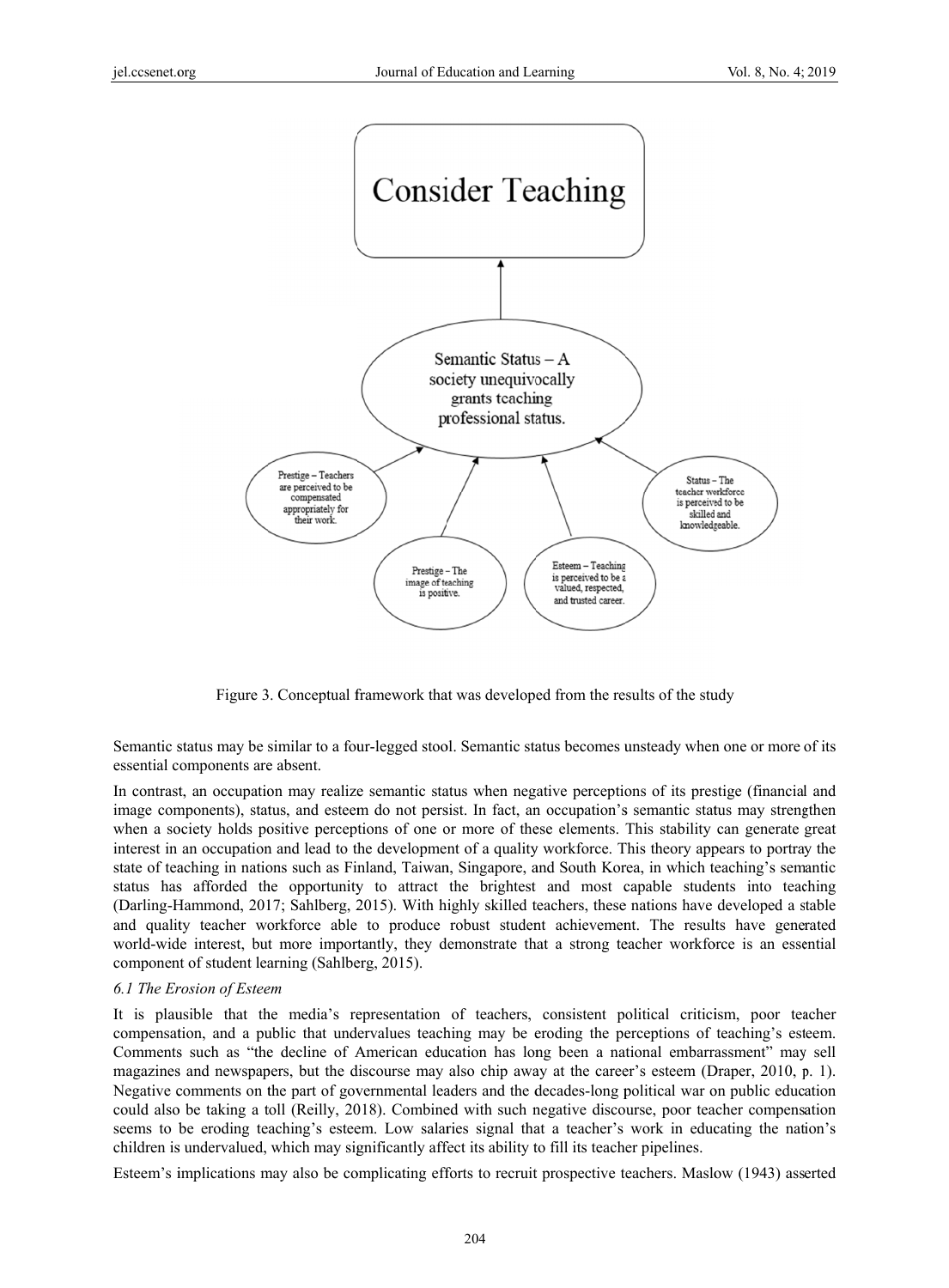that this is a natural response because "all people in our society have a need or desire for a stable, firmly based, high evaluation of themselves, for self-respect, or self-esteem, and for the esteem of others" (p. 381). His work illustrates that an esteemed career satisfies the needs for both professional and personal validation, and serves as a foundation in the quest for "reputation or prestige" (p. 382). This quest may be a driving force in career and personal life decisions, but it also can be a chief deterrent. It is plausible that many high school seniors and college undergraduates are unwilling to teach because they perceive teaching as a career that limits their individual abilities to reach their fullest personal and professional potentials (McClelland, 2001; Petty, 2014).

These assumptions may be the reason that high school seniors and college undergraduates who score 29 or greater on the ACT may be less likely to consider teaching than those who score in the lower deciles (Tables 28, 29 and 30). Perceptions of teaching's status may encourage this population to consider teaching, but perceptions of esteem, and its interaction with prestige's financial component, and the main sources used to learn about teaching, may deter its members (Tables 19 and 20). This population often avoids teaching because they believe that the career will prevent them from reaching their fullest potential. Further, they are unwilling to sacrifice their basic financial needs for a career, and are more inclined to elect occupations consistent with their financial goals (Wan, Wong, & Kong, 2014).

#### Table 28. ANOVA: ACT scores and teaching considerations

| Variable                | SS     |      | MS    |        |
|-------------------------|--------|------|-------|--------|
| how much consider teach |        |      |       |        |
| act score               | 356.95 | 1034 | 89.24 | $.00*$ |

*Note*. p < .05\*.

#### Table 29. ANOVA descriptive statistics

| Variable                                                            | Mean | SD   | n   | Range   |
|---------------------------------------------------------------------|------|------|-----|---------|
| how much consider teach                                             |      |      |     |         |
| seniors and undergraduates scoring 17 or less on the ACT            | 3.06 | 2.96 | 79  | $0 - 8$ |
| seniors and undergraduates scoring in the 18 to 20 range on the ACT | 5.08 | 2.87 | 132 | $0 - 8$ |
| senior and undergraduates scoring in the 21 to 24 range on the ACT  | 4.69 | 2.87 | 402 | $0 - 8$ |
| seniors and undergraduates scoring in the 25 to 28 range on the ACT | 4.55 | 2.88 | 254 | $0 - 8$ |
| seniors and undergraduates scoring 29 or higher on the ACT          | 3.58 | 2.60 | 172 | $0 - 8$ |

#### Table 30. Bonferroni post-hoc analysis

| Comparison                                                                                      | Mean Differences<br>in Perceptions | Std. Error | Lower Bound | <b>Upper Bound</b> |
|-------------------------------------------------------------------------------------------------|------------------------------------|------------|-------------|--------------------|
| seniors and undergraduates scoring 29 or higher vs.<br>seniors and undergraduates scoring 18-20 | $-1.49*$                           | 33         | $-2.42$     | $-57$              |
| seniors and undergraduates scoring 29 or higher vs.<br>seniors and undergraduates scoring 21-24 | $-111*$                            | .26        | $-1.84$     | $-39$              |
| seniors and undergraduates scoring 29 or higher vs.<br>seniors and undergraduates scoring 25-28 | $-97*$                             | .28        | $-175$      | $-18$              |

*Note*.  $p < .05$ <sup>\*</sup>.

Table 1 presents that 56% of the total population reported that they acquired information about teaching from their own teachers, administrators, and school counselors. These data, in concert with main source's interaction with esteem and prestige's financial component, demonstrated that the implications of low teacher morale may negatively influence high school seniors and college undergraduates who score in the upper deciles of the ACT (Lawver & Torres, 2011). Figure 4 illustrates the discontent within the teacher workforce, in which the majority of 4,275 teachers reported that they have considered leaving teaching (Klimek, 2018). This evidence supports commentary that suggests teacher morale may be at its lowest in decades. It is plausible that this discontent may be modeled in the classroom and discourage a large number of high achievers from considering teaching (Sutcher et al., 2016).

The results displayed that low teacher morale may prompt practicing teachers to discourage those who score in the upper deciles of the ACT from considering teaching. Figure 5 displays the results of 4,275 teachers' reports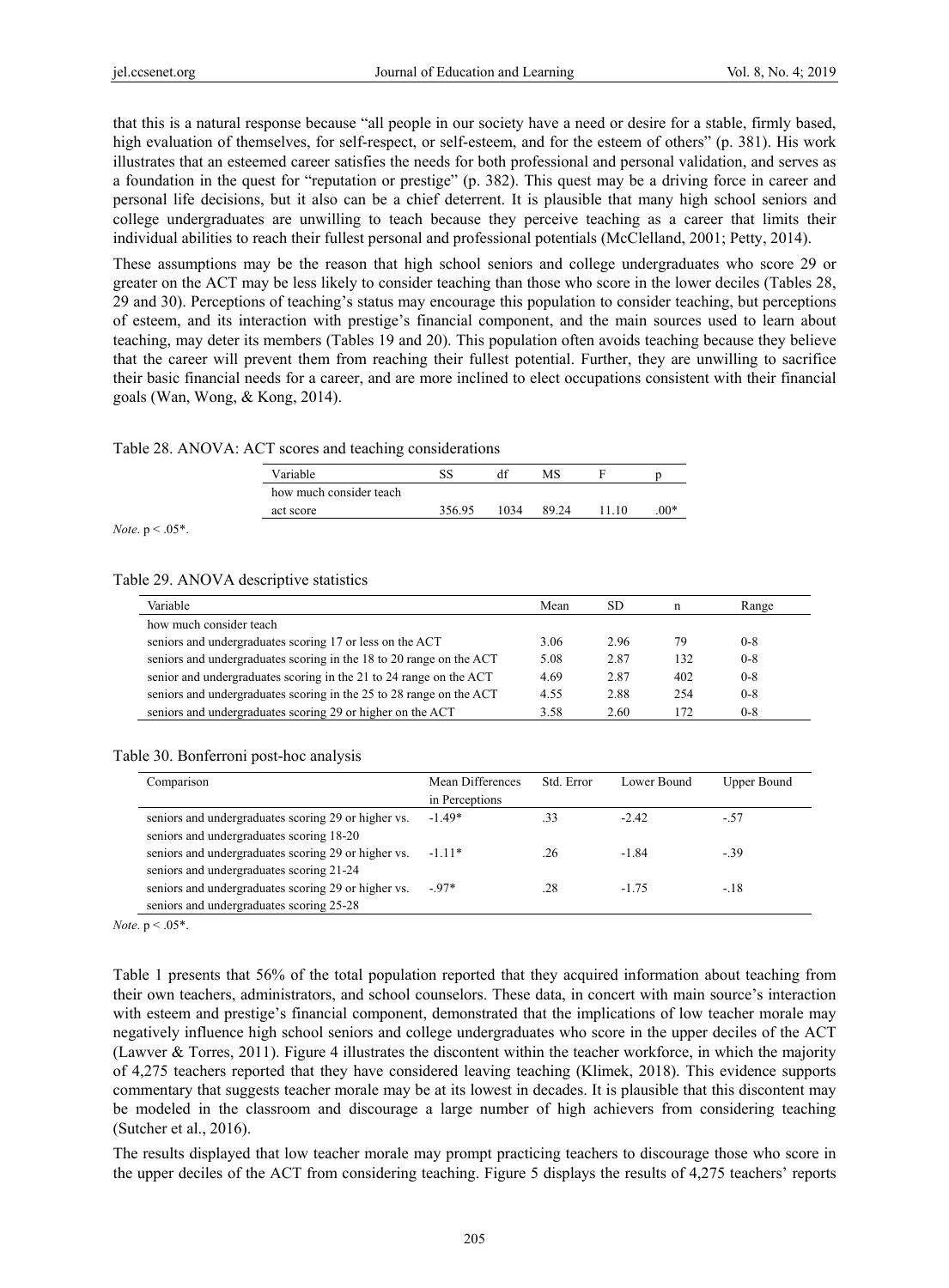of the degree to which they would encourage others to enter the career. The results demonstrate that 54% of teachers reported some degree of discouragement, while 45% reported some degree of encouragement. The largest differences were in the percentage of teachers who would strongly encourage others to teach (4%) versus those who would not (17%: Klimek, 2018). This may be problematic considering the occupation's nature. Teaching is the single occupation that interacts with the majority of a population. This uniqueness can serve as a strong recruitment tool, but it also can pose problems. In its current state, it appears that teachers may serve more as a deterrent than a recruitment tool.



Figure 4. To what degree have you considered leaving? (Klimek, 2018)



Figure 5. To what degree would you encourage others to enter teaching? (Klimek, 2018)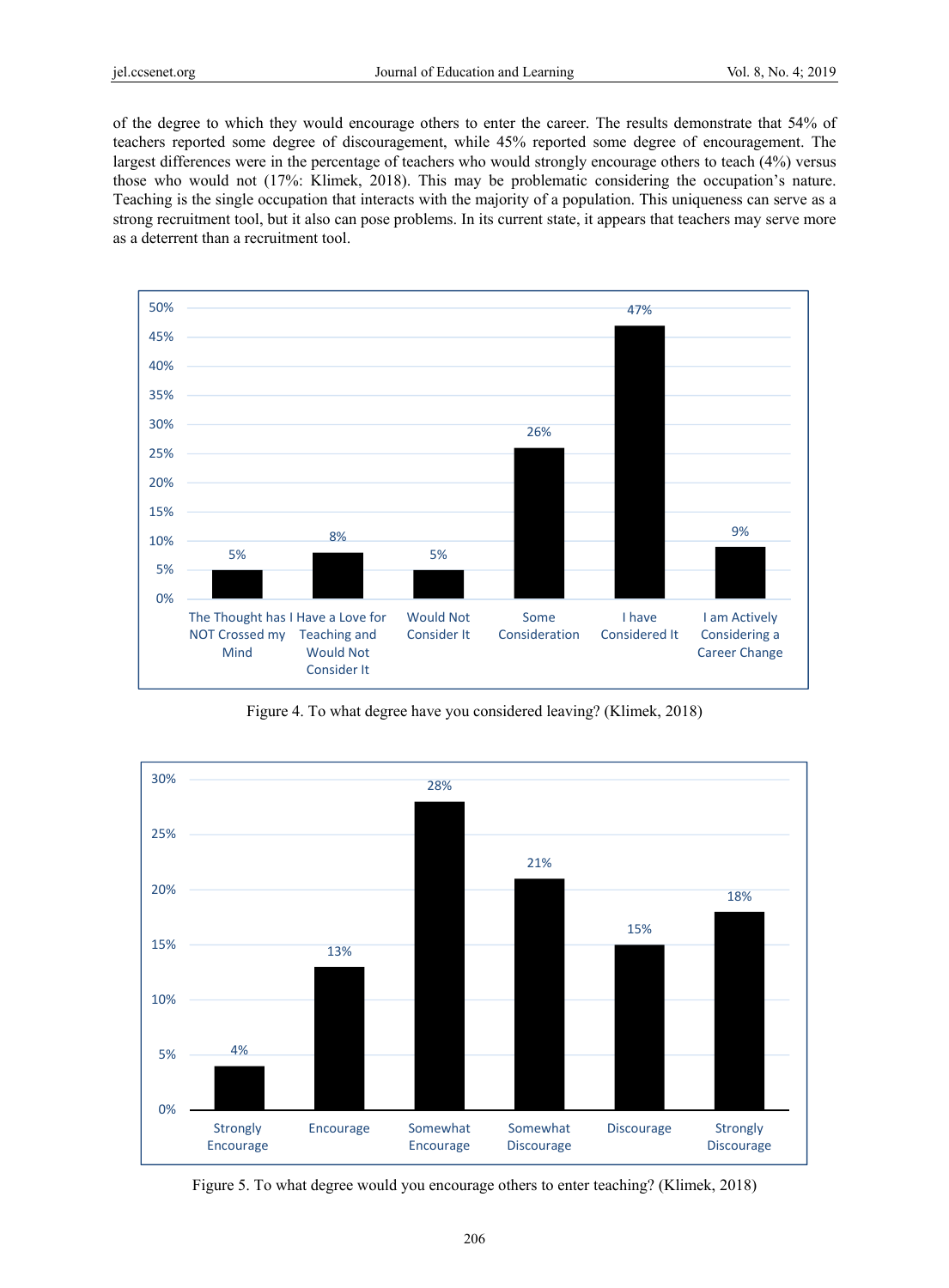The results indicated that the aspiring teacher population may not be immune from the negative implications of teaching's esteem (Tables 17 and 18). Like others, perceptions of teaching's status may be an attractive component, but esteem's interaction with prestige's financial component may exert similar effects. Poor compensation and its reflection of teaching's devaluation may be placing this population at-risk of choosing alternative careers.

These results raise questions as to the reasons for early teacher attrition. Previous research has reported that the foundation of early teacher attrition may be laid within the first five years of a teacher's career (Ingersoll, Merrill, & Stuckey, 2014; Parham & Gordon, 2011; Reilly, 2018). Indeed, a large body of evidence illustrates this phenomenon, but the results reported here suggest that the foundations of early teacher attrition may be found at the preservice teacher level. It could be that the perceptions of poor compensation and teaching's devaluation begin to motivate thoughts of early attrition before new teachers accept their first teaching assignment. Once exposed to the career's realities, it is plausible that thoughts of early attrition will come to fruition.

The erosion of teaching's esteem appears to destabilize teaching's semantic status. The results demonstrated consistently that positive perceptions of teaching's status may be planted firmly, but the component itself may be unable to support teaching's semantic status on its own. The evidence indicates that a career achieves semantic status when negative perceptions of its prestige (financial and image), status, and esteem do not persist. This may be the reason society has not yet granted teaching semantic status, and forecasts into the future predict that the status quo will remain unless the perceptions of teaching's esteem are addressed. Indeed, these realities appear grim, but the results may demonstrate the promise of policy that is designed to support the perceptions of teaching's prestige, status, and esteem.

## *6.2 Implications of International Policy*

Several international education policies were embedded within this present study, and a number of analyses were performed to investigate the effect each may have on teaching's semantic status in America. Participants had the opportunity to view the perceptions of teaching's prestige, status, and esteem through a different lens, and the results appear encouraging. The data revealed no negative implications of teaching's prestige, status, and esteem, and that greater numbers of high school seniors and college undergraduates may be interested in teaching. These results demonstrated that the implementation of international policy may be a reason for teaching to realize semantic status in the United States, which may lead high school seniors and college undergraduates to be more willing to teach, and will thereby ease the burdens of the teacher shortage.

The data revealed that the post-policy perceptions of prestige and its interaction with status may significantly affect high school senior and college undergraduates' post-policy teaching considerations. These results indicated that compensation may moderate a career's status. More importantly, they illustrated that competitive teacher compensation can no longer be left for debate, because a career's prestige and status are the primary rewards that attract individuals to any occupation (Zhao & Zhou, 2008). However, political discourse foretells that prestige may be the component that will elicit the most debate, as teacher compensation depends directly on public tax dollars (Hoyle, 2001). Regardless of the political firestorms that may erupt, the teacher workforce's quality relies on policymakers who are willing to seriously consider developing strategies to strengthen teaching's prestige. In today's contemporary labor market, policymakers can no longer can afford to compensate teachers poorly, because poor compensation will not allow teaching to realize semantic status. Without semantic status, policymakers run the risk of placing large numbers of inadequate teachers in the nation's classrooms who are incapable of preparing youth for the demands of a global economy (Wan, Wong, & Kong, 2014).

# *6.3 Recommendations for State Agencies*

The data presented in this study demonstrate the need for state education agencies to inform legislators of the effects teaching's prestige, status, and esteem have on the teacher shortage, the teacher workforce's quality, and student achievement. Lawmakers and education leaders must understand that the contemporary labor market does not compel graduates to select careers that the government and general public undervalue, as reflected in poor compensation and negative rhetoric. Officials need to be aware that these perceptions are the current state of teaching, and are causing many high school seniors and college undergraduates to lose interest in considering the career. They must realize that this limited interest in the career weakens the teaching workforce, limits student achievement, reduces economic prosperity, and damages the nation's health overall. Policymakers must realize that a proactive investment in its teacher workforce is wiser than spending tax dollars to mend social ills that develop when the public is inadequately educated.

Further, state task forces comprised of state legislators and education officials, teachers, university faculty, and other public stakeholders should be assembled to review and prioritize state revenue streams. Such task forces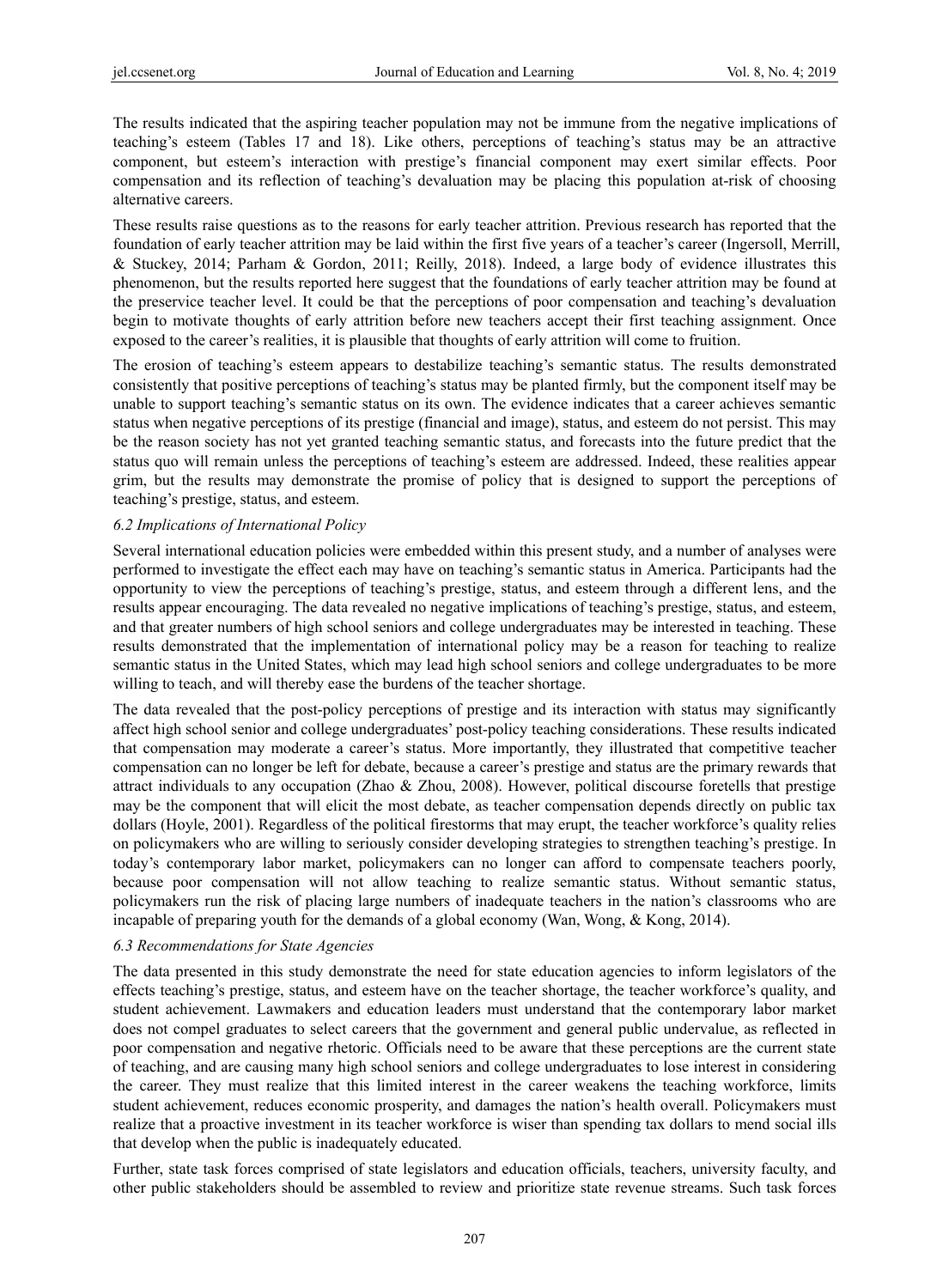should identify appropriate revenue sources that can be directed to teacher compensation. Once sources are identified, it is recommended that the task forces use a variety of media sources, public listening sessions, and other platforms to communicate teaching's current state, and its multiple implications.

It is critical that these taskforces emphasize teaching's complexities and demands. America's classrooms are experiencing not only growing numbers of students with mental health concerns, but those who are impoverished and have limited English proficiency. The taskforces must communicate that these complexities require a strong teacher workforce that is able to cope effectively with these challenges, and produce high student achievement. They also must communicate that this will require an investment in teacher compensation.

An additional task force should be formed once legislators are committed to making appropriate investments in their state's teacher workforce. This task force's primary goal would be to increase rigor in teacher education programs and teacher licensing requirements. These taskforces composed of legislators, education officials, teachers, university faculty, state licensing officials, and other public stakeholders combined should work with university faculty to design rigorous courses at both the undergraduate and graduate levels. In addition, it is recommended that taskforces develop policy to require preservice teachers to participate in yearlong paid internships and earn Master's degrees before receiving teacher licensure. This policy will elevate teaching's status, promote greater interest in teaching, and prepare teachers better for teaching's rigorous demands. This advanced preparation will improve teacher efficacy, and ease the burdens of early teacher attrition.

Finally, boards of educators who are not union affiliated should be established at the state and federal levels to ensure that teachers are part of the policymaking process. Such boards should consist of teachers who are elected by constituencies and policymakers assigned by legislative bodies. These boards should hold the authority to draft, critique, and propose legislation related to education.

## *6.4 Recommendations for School Districts*

School district officials should work with local media sources to share the successes that occur in their schools. They can flood the media with a combination of success stories and teacher recognition. This practice will reestablish the public's trust in its teachers, and provide the opportunity to understand the type of professional work that occurs in their children's schools.

School districts should also provide release time for teachers to participate in local chamber of commerce and city council meetings, and other appropriate events. This time will provide teachers with opportunities to engage larger audiences and hold discussions about their professional work. They will also allow teachers to clarify misconceptions, and modify the general public's perceptions of their career.

Lastly, school boards, educational leaders, and teachers are recommended to collaborate to restructure teacher salary schedules to reflect years of service, professionalism, and areas of expertise. Salary schedules could be designed to allow teachers to move both vertically and horizontally through the schedule. Vertical movements should be based on years of experience, horizontal movements on rank (e.g., instructor, master teacher). This design allows teachers to earn additional compensation for years of service, but also encourages them to strive for professional improvement. School districts should establish professional criteria for teachers to advance from one rank to the next (e.g., publishing educational research and gaining expertise in mental health), and provide significant compensation for those who earn promotion.

## *6.5 Recommendations for Further Research*

Further research should be conducted to investigate high school senior and college undergraduate populations from a variety of U.S. regions and foreign nations. The research should be replicated, but with the use of an abridged version of the present study's instrument. It is recommended that future research use the independent variables that loaded in this study, so that survey fatigue does not interfere with data collection.

Further research will lead to an established body of literature that demonstrates the effects teaching's prestige, status, and esteem have on populations of high school seniors and college undergraduates from a variety of U.S. regions and foreign nations. This research will provide policymakers and practitioners with a deep understanding of the way the aforementioned perceptions affect teaching decisions, and also will afford policymakers the opportunity to develop policy that targets specific U.S. and worldwide regions. This research will also provide a platform for regional, national, and worldwide discourse surrounding the issue of teacher shortages.

## **7. Concluding Remarks**

The study's results demonstrated that perceptions of teaching's status may significantly influence high school seniors and college undergraduates. Although this is indeed encouraging, perceptions of status alone may not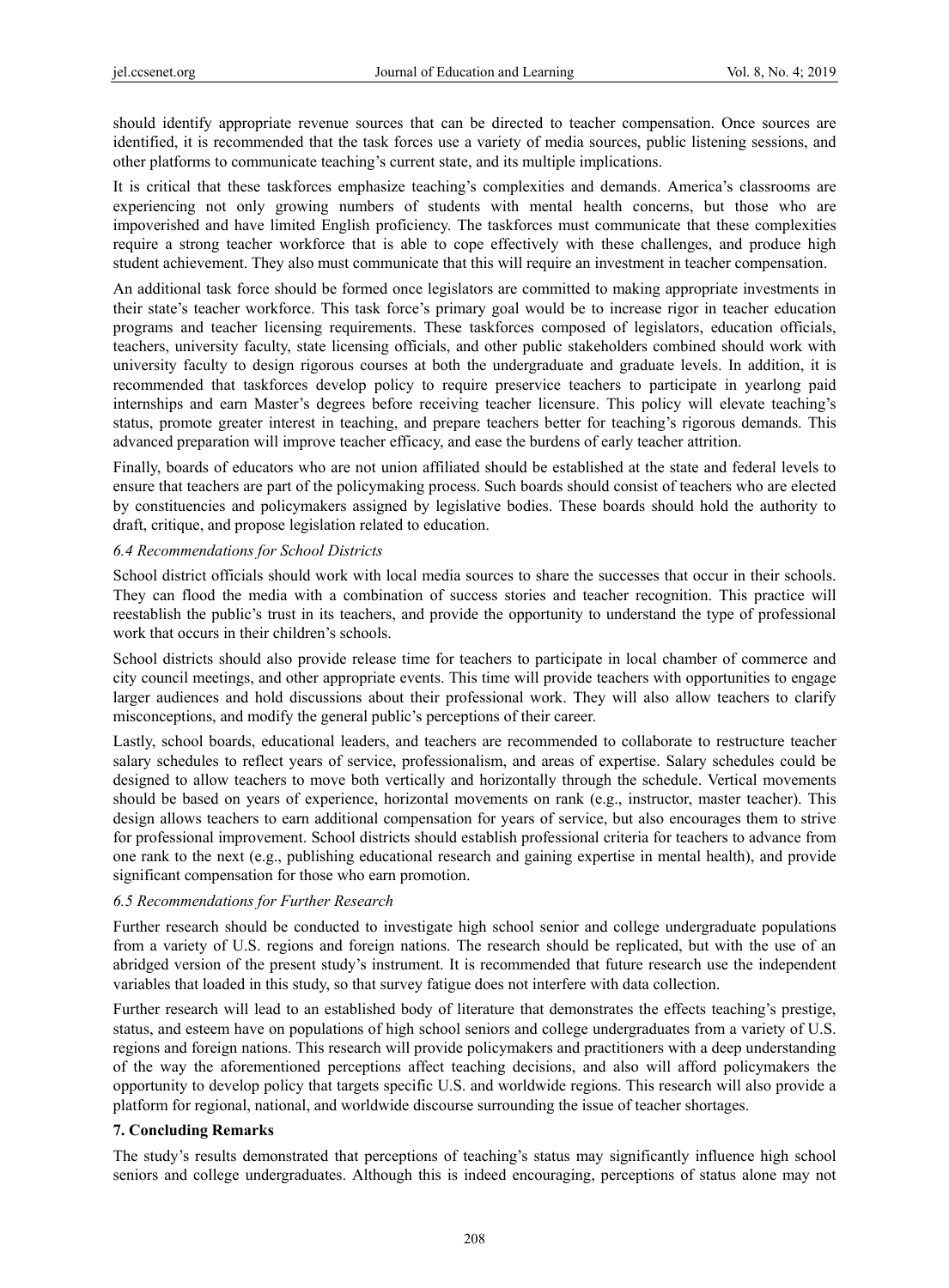attract large numbers of young people to careers in teaching. Status requires support from prestige and esteem, but it appears that they are perceived negatively at present, and these negative perceptions are preventing teaching from realizing semantic status. Without semantic status, the nation will continue to experience challenges in filling the nation's classrooms with quality teachers.

The lack of an effective teacher workforce may place the nation's vital interests at-risk. The inability to hire quality teachers will lead public schools to be inflexible in their approaches and prevent them from reshaping their practices to meet the demands of the 21st century. While this future appears bleak, the results indicated that policy designed to improve the perceptions of teaching's prestige, status, and esteem may be a reason for teaching to realize semantic status, which may produce a greater interest in teaching, and persuade greater numbers of talented individuals to consider a teaching career.

## **References**

- ACT. (2018). *The condition of college and career readiness*. Retrieved from https://www.act.org/content/dam/act/unsecured/documents/cccr2018/National-CCCR-2018.pdf
- Akiba, M., LeTendre, G., & Scribner, J. (2007). Teacher quality, opportunity gap, and national achievement in 46 countries. *Educational Researcher*, *36*, 369–387. https://doi.org/10.3102/0013189X07308739
- Aragon, S. (2016). *Teacher shortages: What we know*. Education Commission of the States. Retrieved from https://eric.ed.gov/?id=ED565893
- Auguste, B., Kihn, P., & Miller, M. (2010). *Closing the talent gap: Attracting and retaining top third graduates to careers in teaching*. Retrieved from McKinsey and Company website http://mckinseyonsociety.com/downloads/reports/ Education/Closing\_the\_talent\_gap.pdf
- Barber M., & Mourshed M. (2007). *How the world's best-performing school systems come out on top*. Retrieved from

https://www.mckinsey.com/industries/social-sector/our-insights/how-the-worlds-best-performing-school-sy stems-come-out-on-top

- Braun, H. I., Wang, A., Jenkins, F., & Weinbaum, E. (2006). The black-white achievement gap: Do state policies matter? *Education Policy Analysis Archives*, *14*(8), 1–110. https://doi.org/10.14507/epaa.v14n8.2006
- Breaux, A., & Wong, H. (2003). *New teacher induction: How to train, support, and retain new teachers*. Mountain View, CA: Harry Wong Publications.
- Bushaw, W. J., & Lopez, S. J. (2011). Betting on teachers. *Phi Delta Kappan*, *93*(1), 9–26. https://doi.org/10.1177/003172171109300103
- Carey, K. (2017). Dismal voucher results surprise researchers as Devos era begins. *New York Times*. Retrieved from http://68.77.48.18/RandD/Other/Dismal%20Voucher%20Results%20Surprise%20Researchers%20-%20NY T.pdf
- Chan, Y. H. (2003). Biostatistics 101: Data presentation. *Singapore Medical Journal*, *44*, 280–285.
- Clotfelter, C., Ladd, H., & Vidgor, J. (2007). Achievement: Longitudinal analysis with student fixed effects. *Economics of Education Review*, *26*, 673–682. https://doi.org/10.1016/j.econedurev.2007.10.002
- Darling-Hammond, L. (2017). Teacher education around the world: What can we learn from international practice? *European Journal of Teacher Education*, *40*, 291–309. https://doi.org/10.1080/02619768.2017.1315399
- Darling-Hammond, L., & Berry, B. (2006). Highly qualified teachers for all. *Educational Leadership*, *64*(3). Retrieved that the contract of the contract of the contract of the contract of the contract of the contract of the contract of the contract of the contract of the contract of the contract of the contract of the contract of https://www.researchgate.net/profile/Linda\_Darling-Hammond/publication/234670054\_Highly\_Qualified\_ Teachers\_for\_All/ links/0a85e537c69b3b83e5000000.pdf
- Darling-Hammond, L., Furger, R., Shields, P., & Sutcher, L. (2016). *Addressing California's emerging teacher shortage: An analysis of sources and solutions*. Learning Policy Institute. Retrieved from https://learningpolicyinstitute.org/wp-content/uploads/2016/03/LPI-Report-AddressingCA\_TeacherShortag e.pdf.
- Darling-Hammond, L., & Rothman, R. (2015). *Teaching in the flat world: Learning from high-performing systems*. New York: Teachers College Press.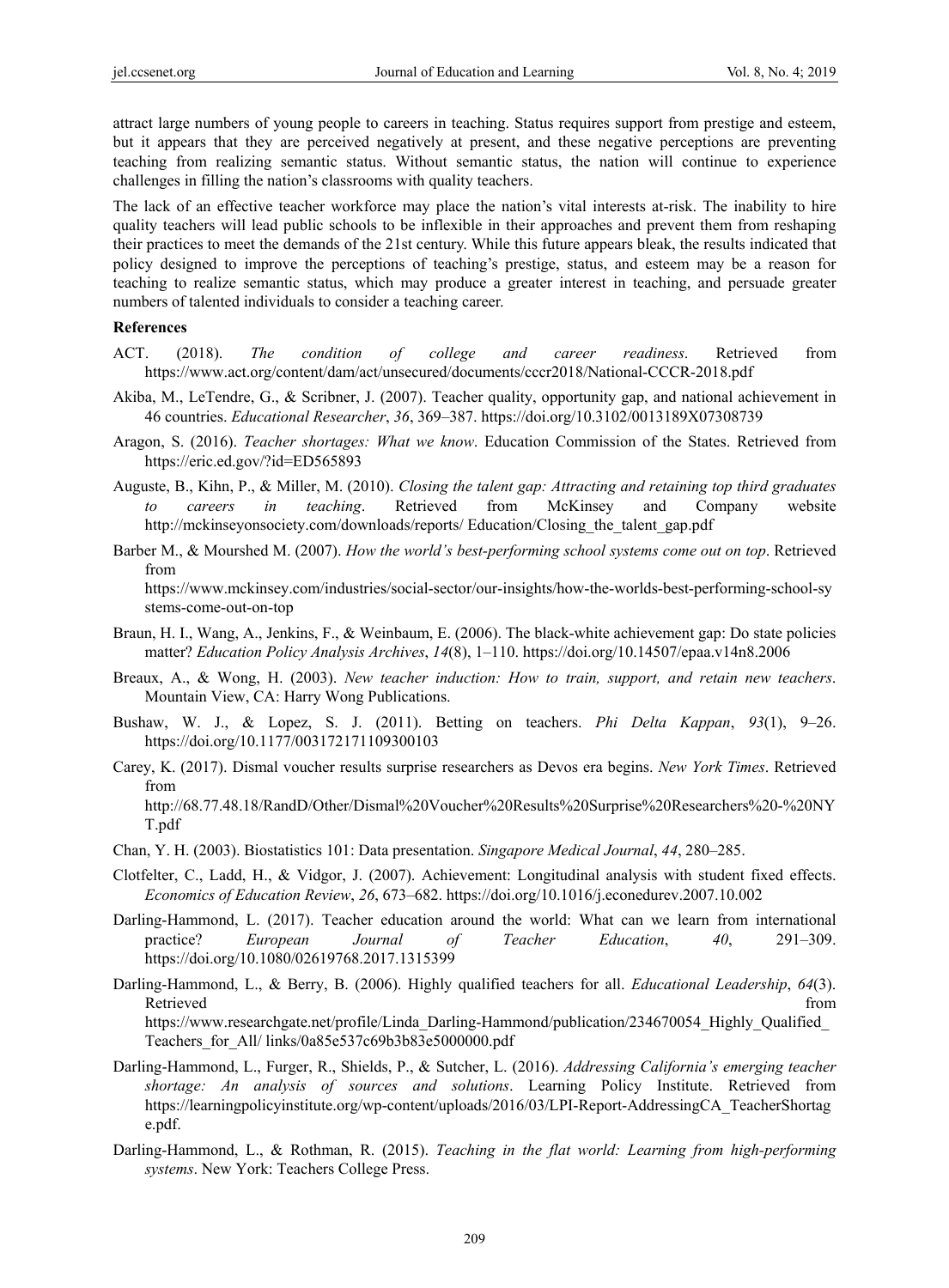- DeNisco, A. (2015). *Teacher shortage at 'crisis' levels*. District Administration. Retrieved from http://www.districtadministration.com/article/teacher-shortage- %E2%80%98crisis%E2%80%99-levels
- Dillon, S. (2011, March 16). Study: U.S. must raise status of its teachers. *The New York Times*. Retrieved from http://go.galegroupcom.ezproxy.library.und.edu/ps/i.do?p=EAIM&sw=w&u=ndacad\_58202zund&v=2.1&i t=r&d=GALE57CA252505195&asid =21f92e6913d2662ad837ea 4f1179ad3
- Dolton, P., & Marcenaro-Guiterrez, O. (2013). Varkey GEMS foundation global teacher status index. *Gems Education*. The contraction of the contraction **Retrieved** from *Retrieved* from *Retrieved Retrieved Retrieved Retrieved Retrieved Retrieved Retrieved Retrieved Retrieved Retrieve*

http://sro.sussex.ac.uk/63812/1/2013%2BGlobal%2BTeacher%2BStatus%2BIndex%2BI.pdf

- Draper, J. (2010). *Crucial conversations about America's schools*. Alexandria, VA: Educational Research Service.
- DuFour, R., & Mattos, M. (2013). How do principals really improve schools? *Principalship*, *70*(7), 34–40.
- Fleischman, H., Hopstock, P., Pelczar, M., & Shelley, B. (2010). *Highlights from PISA 2009: Performance of U.S. 15-year-old students in reading, mathematics, and science literacy in an international context*. National Center for Education Statistics. Retrieved from https://nces.ed.gov/pubsearch/pubsinfo.asp?pubid=2011004
- Fuller, C., Goodwyn, A., & Francis-Brophy, E. (2013). Advanced skills teachers: professional identity and status. *Teachers and Teaching*, *19*, 463–474. https://doi.org/10.1080/13540602.2013.770228
- Fwu, B., & Wang, H. (2002). The social status of teachers in Taiwan. *Comparative Education*, *38*, 211–224. https://doi.org/10.1080/03050060220140584
- Gerckens, K. (2016). *Teacher Shortage in California getting worse: Ventura County offers incentives to new teachers*. **Example 19 has a constant of the Retrieved** from **heating from has a from** http://www.keyt.com/news/california/teacher-shortage-in-california-getting-worse\_20160830074904659/65 256807
- Goldstein, R. (2011). Imaging the frame: Media representations of teachers, their unions, NCLB, and education reform. *Educational Policy*, *25*, 543–576. https://doi.org/10.1177/0895904810361720
- Goyder, J. (2005). The dynamics of occupational prestige: 1975–2000. *Canadian Review of Sociology & Anthropology*, *42*, 1–23. https://doi.org/10.1111/j.1755-618X.2005.tb00788.x
- Guha, R., Hyler, M., & Darling-Hammond, L. (2017). The teacher residency: A practical path to recruitment and retention. *American Educator*, *4*(1), 31–34. https://doi.org/10.1177/0031721717708292
- Hanushek, E., Peterson, P., & Woessmann. (2012). *Achievement growth: International and U.S. state trends in student performance*. Retrieved **here** from http://hanushek.stanford.edu/sites/default/files/publications/Hanushek%2BPeterson%2BWoessmann%2020 12%20PEPG.pdf
- Hanushek, E., & Rivkin, S. (2010). Generalizations about using value-added measures of teacher quality. *American Economic Review*, *100*, 267–271. https://doi.org/10.1257/aer.100.2.267
- Hargreaves, L. (2009). The status and prestige of teachers and teaching. *International Handbook of Research on Teachers and Teaching*, 217–229. https://doi.org/10.1007/978-0-387-73317-3\_13
- Hargreaves, L., Cunningham, M., Everton, T., Hansen, A., Hopper, B., McIntyre, D., & Turner, P. (2007). *The status of teachers and the teaching profession in England: Views from inside and outside the profession*. University of Cambridge. Retrieved from https://www.educ.cam.ac.uk/research/projects/teacherstatus/Evidencebase\_25Jan07\_print\_ready\_version.pd f
- Hoyle, E. (2001). Teaching prestige, status, and esteem. *Educational Management Administration & Leadership*, *29*, 139–152. https://doi.org/10.1177/0263211X010292001
- Hsiou-Huai, W., & Chin-Chun H. (2016) Those who can, teach: the academic quality of preservice students in teacher education programmes in Taiwan. *Asia-Pacific Journal of Teacher Education*, *44*(1), 66–79. https://doi.org/10.1080/1359866X.2014.987722
- Ingersoll, R., & Merrill, E. (2011). *The status of teaching as a profession*. University of Pennsylvania Scholarly Commons. Retrieved from http://repository.upenn.edu /gse\_pubs/221
- Ingersoll, R., Merrill, L., & Stuckey, D. (2014). *Seven trends: The transformation of the teaching force*.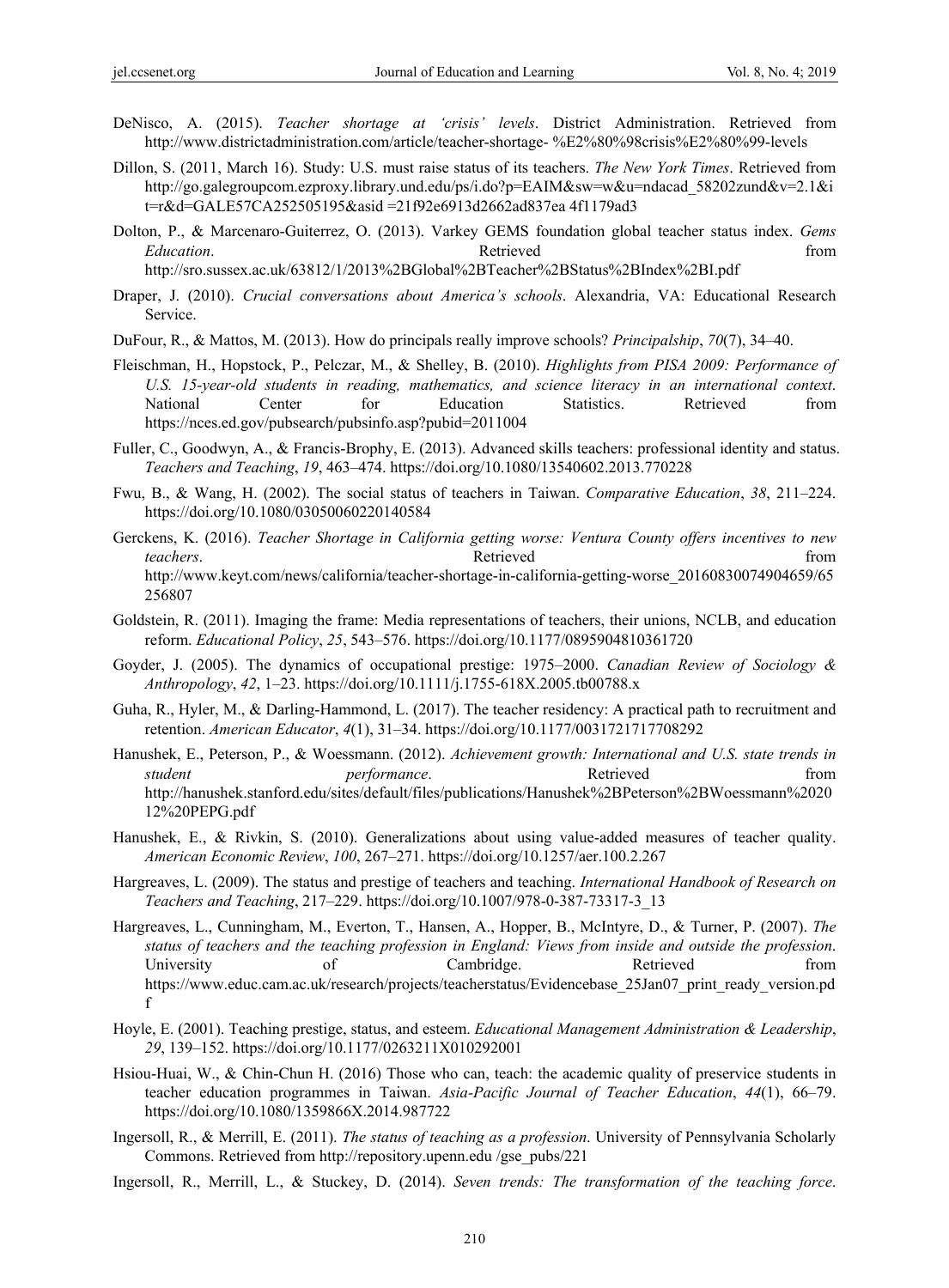Consortium for Policy Research in Education. Retrieved from http://www.cpre.org/sites/default/files/Workingpapers

- Ingersoll, R., & Perda, D. (2008). *The status of teaching as a profession*. Retrieved from http://www.gse.upenn.edu/pdf/rmi/SSSAE-RMI-2008.pdf
- Kastberg, D., Chan, Y., & Murray, G. (2017). *Performance of U.S. 15-year-old students in science, reading, and mathematics literacy in an international context: First look at PISA 2015*. National Center for Education Statistics. Retrieved from https://eric.ed.gov/?id=ED570968
- Klimeks, S. (2018). *Do the perceptions of teaching's prestige, status, and esteem impact early teacher attrition*? Unpublished raw data.
- Lankford, H., Loeb, S., McEachin, A., Miller, L., & Wyckoff, J. (2014). Who enters teaching? Encouraging evidence that the status of teaching is improving. *Educational Researcher*, *43*(9), 444–553. https://doi.org/10.3102/0013189X14563600
- Lawver, R., & Torres, R. (2011). Determinants of pre-service students' choice to teach secondary agricultural education. *Journal of Educational Education*, *52*(1), 61–71. https://doi.org/10.5032/jae.2011.01061
- Lim, K. M. (2014). *Teacher education & teaching profession in Singapore*. Paper presented at the International Conference on the Teaching Profession in ASEAN, Bangkok, Thailand.
- Mackenzie, N. (2007). Teacher morale: More complex than we think? *Australian Educational Researcher*, *34*(1), 89–104. https://doi.org/10.1007/BF03216852
- Maslow, A. H. (1943). A Theory of Human Motivation. *Psychological Review*, *50*(4), 370–396. https://doi.org/10.1037/h0054346
- McClelland, D. C. (2001). Achievement motivation. In W. E. Natemeyer & J. T. McMahon (Eds.), *Classics of organisational behavior* (3rd ed., pp. 73–80). Long Grove, IL: Waveland Press, Inc.
- McLeskey, J., & Billingsley, B. (2008). How does the quality and stability of the teaching force influence research-to-practice gap? A perspective on the teacher shortage in special education. *Remedial and Special Education*, *29*, 293–305. https://doi.org/10.1177/0741932507312010
- Mensah, F. (2011). The DESTIN: Preservice teachers' drawings of the ideal elementary science teacher. *School Science and Mathematics*, *111*, 379–388. https://doi.org/10.1111/j.1949-8594.2011.00103.x
- National Center for Education Statistics. (2016a). *The Condition of Education*. Retrieved from https://nces.ed.gov/pubs2016/2016144.pdf
- OECD. (2005). *Teachers matter: Attracting, developing, and retaining effective teachers*. Retrieved from https://www.oecd.org/edu/school/34990905.pdf
- OECD. (2010). *Lessons for the United States*. Retrieved from https://www.oecd.org/unitedstates/46581520.pdf
- OECD. (2015). *Education at a glance: OECD indicators*. OECD Publishing. https://doi.org/10.1787/eag-2015-en
- Paine, S., & Schleicher, A. (2010). *What the U.S. can learn from the world's most successful education reform efforts*. Retrieved from http://68.77.48.18/RandD/ Other/ McGraww-Hill%20PISA%20Report.pdf
- Parham, J., & Gordon, S. (2011). Moonlighting: A harsh reality for many teachers. *Phi Delta Kappan*, *92*(5), 47– 51. https://doi.org/10.1177/003172171109200511
- Perda, D. (2013). *Transitions into and out of teaching: A longitudinal analysis of early career teacher turnover*. Retrieved from ProQuest Digital Dissertations (1444146830).
- Petty, T. (2014). Motivating first-generation students to academic success and college completion. *College Student Journal*, *48*(2), 257–264.
- Pike, M. (2014). *The perceptions of teacher status and impact on the American educational system*. Baylor University, Waco, TX. Retrieved from https://baylor-ir.tdl.org/baylor-ir/bitstream/handle/2104/9009/Meagan%20Pike%20Honors%20Thesis.pdf?s equence=2&isAllowed=y
- Podgursky, M., Monroe, R., & Watson, D. (2004). The academic quality of public school teachers: An analysis of entry and exit behavior. *Economics of Education Review*, *23*, 507–518. https://doi.org/10.1016/j.econedurev.2004.01.005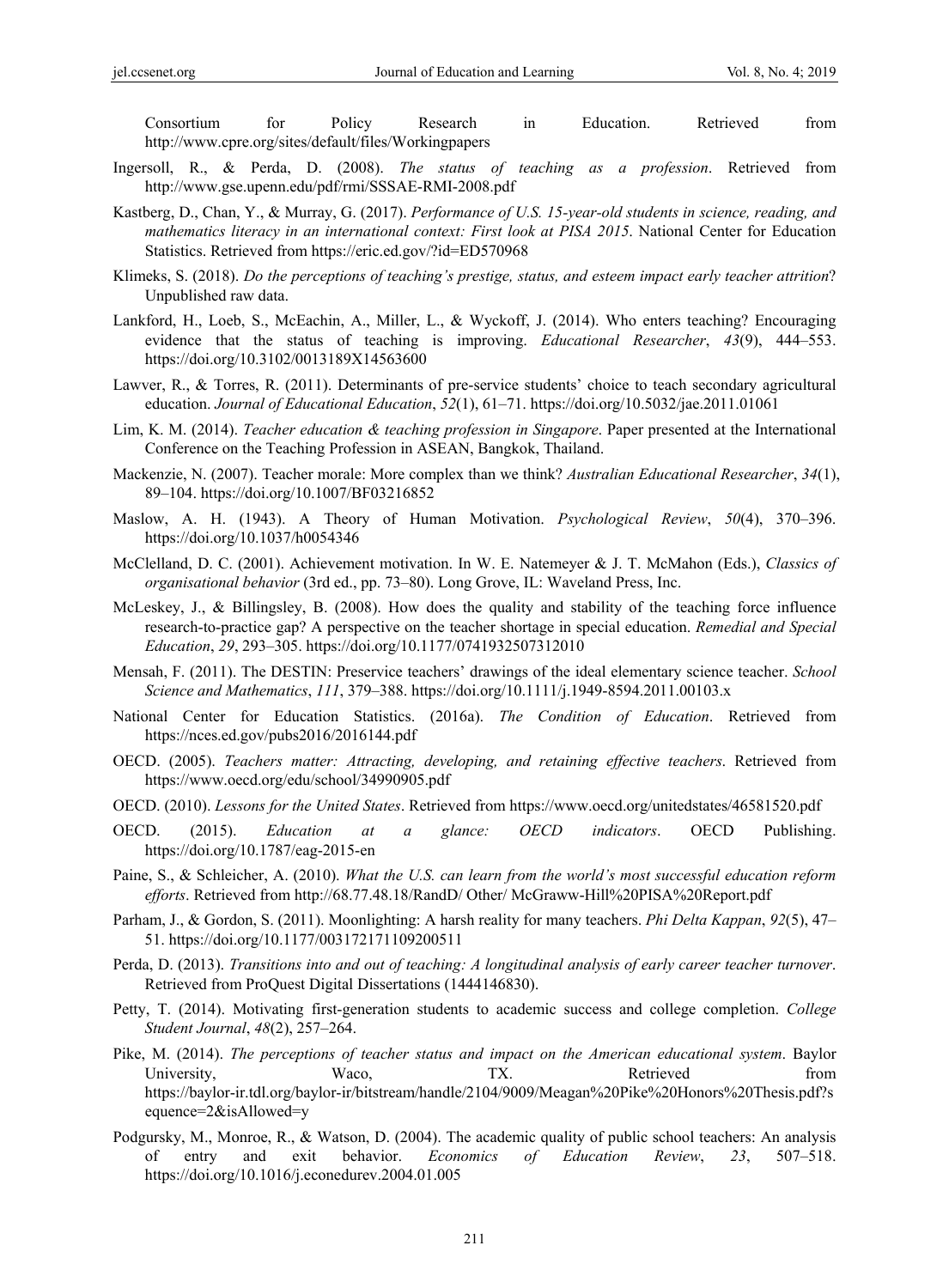- Programme for International Student Assessment (PISA) [brochure]. (2014). Retrieved from http://www.oecd.org/pisa/aboutpisa/PISA-trifold-brochure-2014.pdf
- Reback, R. (2008). Teaching to the rating: School accountability and the distribution of student achievement. *Journal of Public Economics*, *92*, 1394–1415. https://doi.org/10.1016/j.jpubeco.2007.05.003
- Reilly, K. (2018, Sept. 13). *13 stories of life on a teacher's salary*. Retrieved from https://www.yahoo.com/news/13-stories-life-teacher-apos-100043101.html
- Rivkin, S., Hanushek, E., & Kain, J. (2005). Teachers, schools, and academic achievement. *Econometrica*, *73*, 417–458. https://doi.org/10.1111/j.1468-0262.2005.00584.x
- Rockoff, J. (2004). The impact of individual teachers on student achievement: Evidence from panel data. *American Economic Review*, *94*, 247–252. https://doi.org/10.1257/0002828041302244
- Ronfeldt, M., Loeb, S., & Wyckoff, J. (2013). How teacher turnover harms student achievement. *American Educational Research Journal*, *50*(1), 4–36. https://doi.org/10.3102/0002831212463813
- Ronfeldt, M., & McQueen, K. (2017). Does new teacher induction really improve retention? *Journal of Teacher Education*, *68*, 394–410. https://doi.org/10.1177/0022487117702583
- Sahlberg, P. (2015). *Finnish lessons 2.0: What can the world learn from educational change in Finland* (2nd ed.). New York: Teachers College Press.
- Sanders, W., & Horn, S. (1998). Research findings from the Tennessee Value-Added Assessment System (TVAAS) database: Implications for educational evaluation and research. *Journal of Personnel Evaluation in Education*, *12*, 247–256. https://doi.org/10.1023/A:1008067210518
- Sanders, W., & Rivers, J. (1996). *Cumulative and residual effects of teachers on future student academic achievement*. University of Tennessee Value-Added Research and Assessment Center. Retrieved from http://www.cgp.upenn.edu/pdf/Sanders\_Rivers -TVASS\_teacher%20effects.pdf
- Seongja, J. (2008). English education and teacher education in South Korea. *Journal of Education for Teaching*, *34*, 371–381. https://doi.org/10.1080/02607470802401594
- Simola, H. (2005). The Finnish miracle of PISA: Historical and sociological remarks on teaching and teacher education. *Comparative Education*, *41*, 455–470. https://doi.org/10.1080/03050060500317810
- Startz, D. (2016). *Teacher pays around the world*. Brown Center Chalkboard. Retrieved from https://www.brookings.edu/blog/brown-center-chalkboard/2016/06/20/teacher-pay-around-the-world/
- Sutcher, L., Darling-Hammond, L., & Carver-Thomas, D. (2016). *A coming crisis in teaching*? Teacher supply, demand, and shortages in the U.S. Learning Policy Institute. Retrieved from https://learningpolicyinstitute.org/sites/ default/files/product files/National Teacher Supply Demand DC 9.15.16.pdf
- Swetnam, L. (1992). Media distortion of the teacher image. *Clearing House: A Journal of Educational Strategies, Issues, and Ideas*, *66*(1), 30–32. https://doi.org/10.1080/00098655.1992.9955921
- Towse, P., Kent, D., Osaki, F., & Kirua, N. (2002). Non-graduate teacher recruitment and retention: Some factors affecting teacher effectiveness in Tanzania. *Teaching and Teacher Education*, *18*, 637–652. https://doi.org/10.1016/S0742-051X(02)00024-0
- Treiman, D. (1977). *Occupational prestige in comparative perspective*. New York: Academic Press.
- Wan, Y., Wong, I., & Kong, W. (2014). Student career prospect and industry commitment: The roles of industry attitude, perceive social status, and salary expectations. *Tourism Management*, *40*, 1–14. https://doi.org/10.1016/j.tourman.2013.05.004
- Witte, J. (2016). *Evaluating Voucher Programs: the Milwaukee Parental Choice Program*. Retrieved from https://files.eric.ed.gov/fulltext/ED566983.pdf
- Yuan, K., Vi-Nhuan, L., McCaffrey, D., Marsh, J., Hamilton, L., Stecher, B., & Springer M. (2013). Incentive pay programs do not affect teacher motivation or reported practices. *Education Evaluation and Policy Analysis*, *35*(1), 3–22. https://doi.org/10.3102/0162373712462625
- Zhan, C. (2015). Money vs. prestige: Cultural attitudes and occupational choices. *Labour Economics*, *32*, 44–56. https://doi.org/10.1016/j.labeco.2014.12.003
- Zhang, G., & Zeller, N. (2016). A longitudinal investigation of the relationship between teacher preparation and